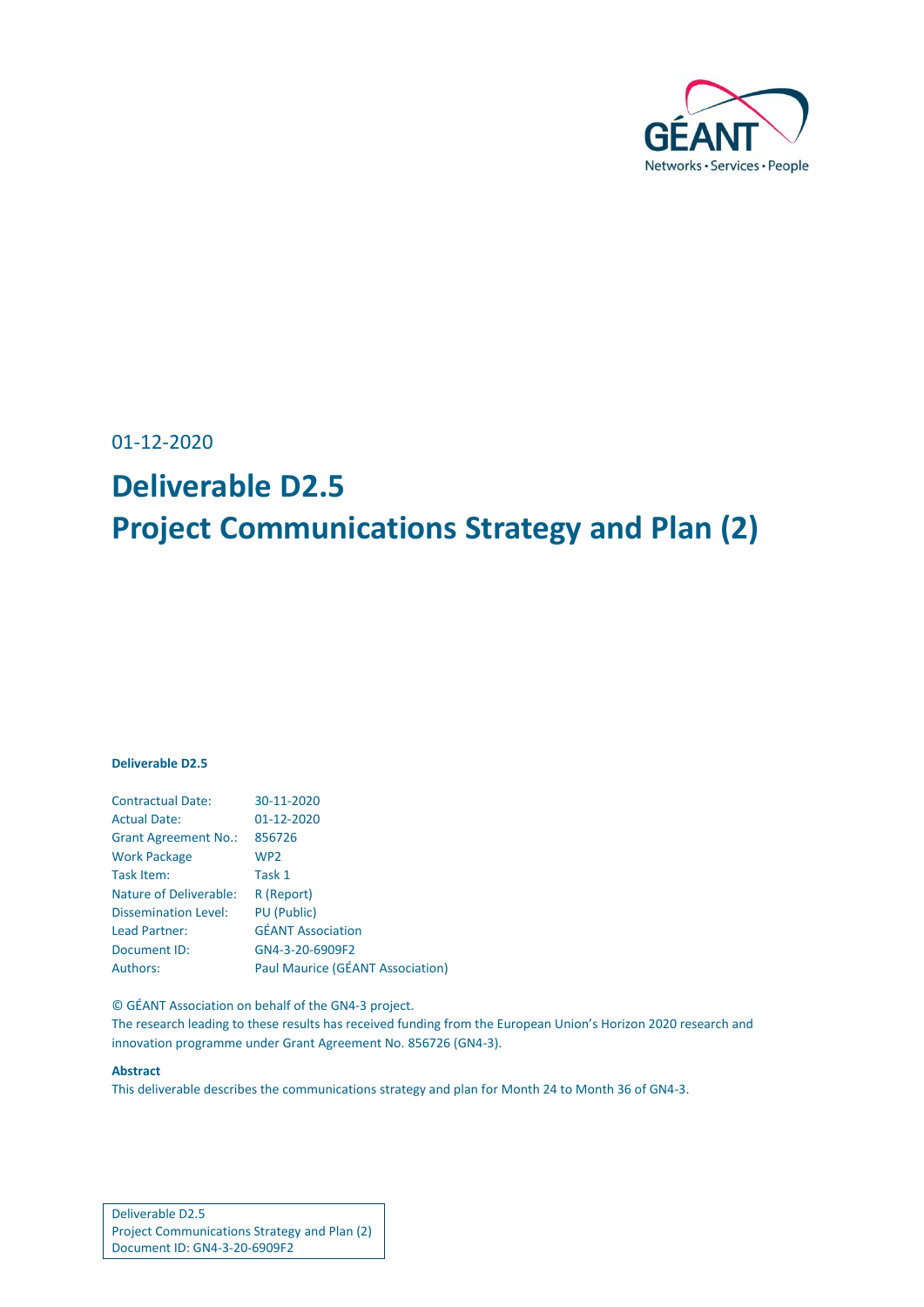

# **Table of Contents**

|          | <b>Executive Summary</b> |       |                                        | 1              |
|----------|--------------------------|-------|----------------------------------------|----------------|
| 1        | Introduction             |       |                                        | $\overline{2}$ |
| 2        |                          |       | <b>Project Communications Strategy</b> | 3              |
| 3        |                          |       | <b>Project Communications Plan</b>     | 6              |
|          | 3.1                      |       | <b>Strategic Considerations</b>        | 6              |
|          |                          | 3.1.1 | Audiences                              | 6              |
|          |                          | 3.1.2 | Channels                               | 7              |
|          |                          | 3.1.3 | Messaging                              | 9              |
|          |                          | 3.1.4 | Stakeholder Engagement                 | 10             |
|          | 3.2                      |       | <b>Communications Plan</b>             | 12             |
| 4        |                          |       | Key Performance Indicators             | 20             |
| 5        | Conclusions              |       |                                        | 21             |
| Glossary |                          |       |                                        | 22             |

# **Table of Figures**

| Figure 3.1: Twin track approach to messaging |  |
|----------------------------------------------|--|
|                                              |  |

# **Table of Tables**

| Table 3.1: Communication channels – audiences and approach |    |
|------------------------------------------------------------|----|
| Table 3.2: Stakeholder impact analysis                     | 11 |
| Table 3.3: Communications plan                             | 19 |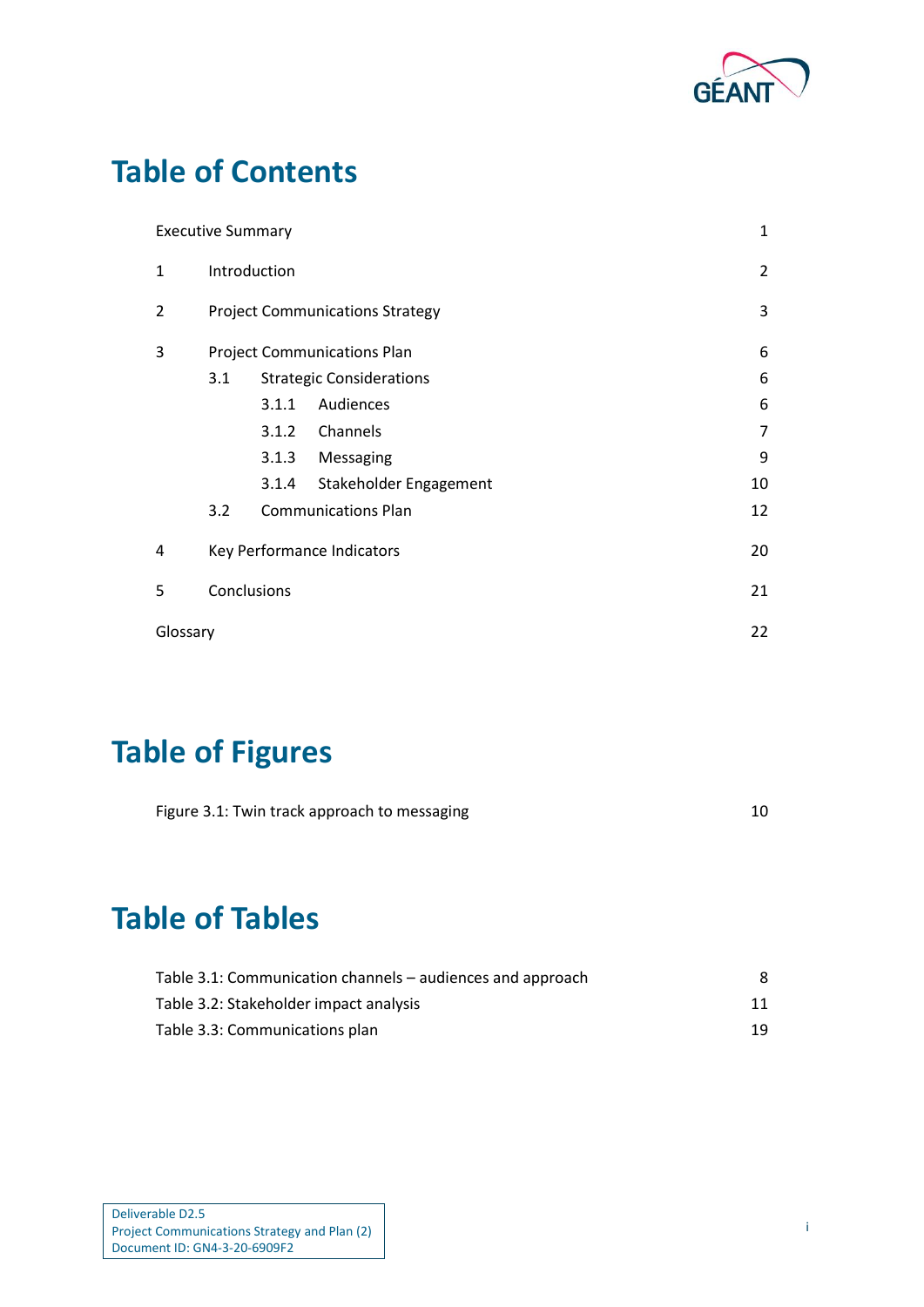

### <span id="page-2-0"></span>**Executive Summary**

This deliverable describes the communications strategy and plan for Month 24 to Month 36 of GN4- 3.

Continuing from the strong progress made in GN4-3 Period 1, the document provides the strategic context on which the communications strategy and plan are built and details the key communication aspects that were considered in devising the communications plan.

Actions identified in the plan will be tracked on an ongoing basis and their success measured against the key performance indicators set for the Task (Work Package 2 Marketing, Communications and Events, Task 1 Communications and Design). Progress towards objectives will be monitored and reported on a regular basis.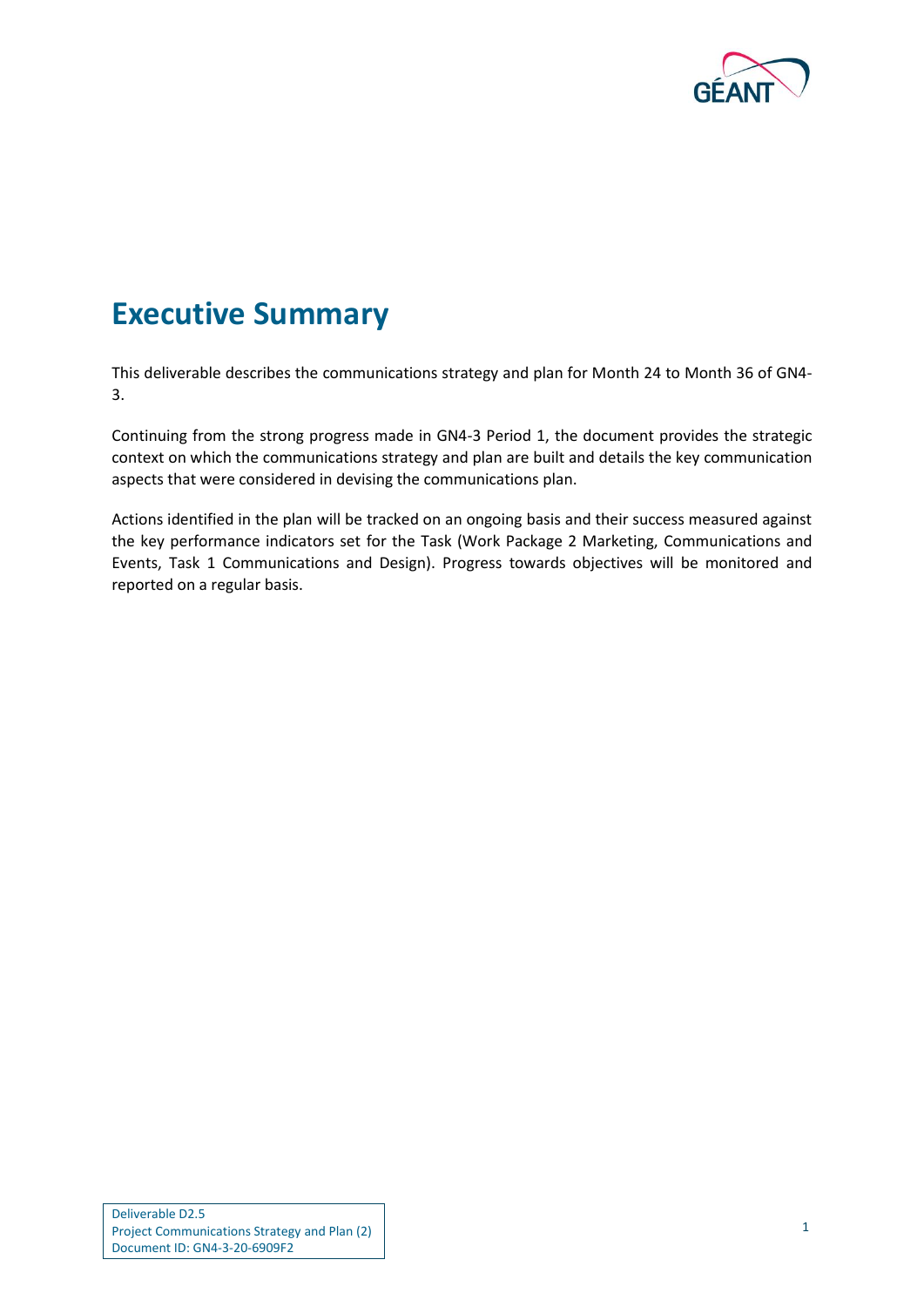

### <span id="page-3-0"></span>**<sup>1</sup> Introduction**

Informed by the goals set for GN4-3 and GN4-3N in the project's Description of Work (DoW), the marketing and communications strategy and plan continues to address the project's different stakeholders and their requirements, with integrated, consistent communications that target audiences through coordinated channels, with consistent messaging and impactful content.

Following the strategic direction set for GN4-3, this document sets out the communications strategy that Work Package 2 Marketing, Communications and Events, Task 1 Communications and Design has devised to progress and enhance the work it started in GN4-3 Period 1 and which followed on from predecessor projects (see Section [2\)](#page-4-0).

The communications plan the Task has compiled is based on the communications strategy; key communication aspects as well as stakeholder impact were also considered in putting the plan together (see Section [3\)](#page-7-0).

To track progress against the communications plan, key performance indicators (KPIs) have been agreed, which the Task will monitor on a regular basis (see Section [4\)](#page-21-0).

The document concludes by summarising the key approaches required for the strategy and plan to succeed in meeting their objectives, and the areas where further growth and results are anticipated (see Section [5\)](#page-22-0).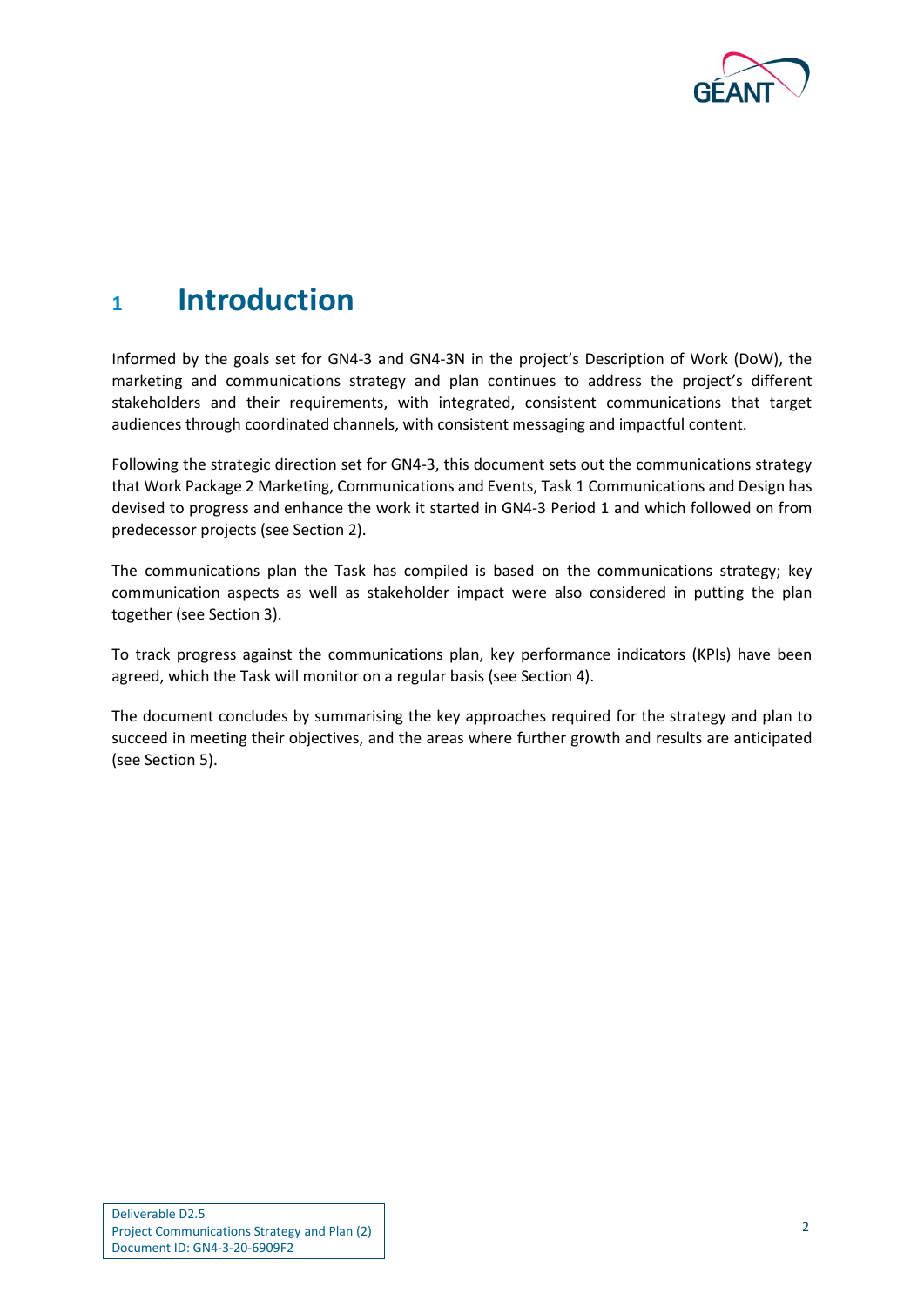

### <span id="page-4-0"></span>**<sup>2</sup> Project Communications Strategy**

The GN4-3 Description of Work (DoW) includes the following overarching Framework Partnership Agreement (FPA) objective:

*The overall FPA objective for the GÉANT Partnership is to contribute to the effective European Research Area by making Europe the best-connected region in the world. GÉANT must offer European researchers the network, communications facilities and application access that ensure the digital continuum necessary to allow them to conduct world-class research in collaboration with their peers around the world.*

GN4-3 continues to pursue this objective, together with a number of supplementary objectives that span the duration of the project. Of these, the following are relevant to project communications:

- *O3 Support the GÉANT partners in their mission to offer the research and education community the best e-infrastructure environment possible to further their research and education activities.*
- *O5 Engage and contribute with services and expertise to other EC programmes where relevant and feasible.*
- *O6 Maintain and strengthen GÉANT's position and reputation in other world regions.*

Informed by the above, the marketing communications strategy aims to raise awareness of the project, its activities and ambitions, as well as the network and services, and highlight the impact these have on the research and education community. This should be done through clear messaging and positioning statements, the production and publication of engaging content to address key stakeholders, and communication delivery through integrated, measurable and collaborative channels.

WP2's communications, marketing and events service has continued to develop and evolve over the years and has proved itself to be an effective and valuable resource. It is also responsible for building and maintaining the GÉANT name and reputation.

Over successive GÉANT projects, the WP2 team has established effective communication channels with which to maximise the reach of the messages and content to a wide range of GÉANT stakeholder communities. Examples include the GÉANT website and services microsites, the CONNECT family of channels (website, newsletter and magazine), event participation (e.g. SuperComputing, ICT, ICRI, DI4R, etc.) and joint promotional campaigns with National Research and Education Networks (NRENs), and a social media approach that targets all stakeholders. Furthermore, the TNC event organised by GÉANT and partner NRENs routinely attracts over 700 attendees, with several thousand watching streamed content online.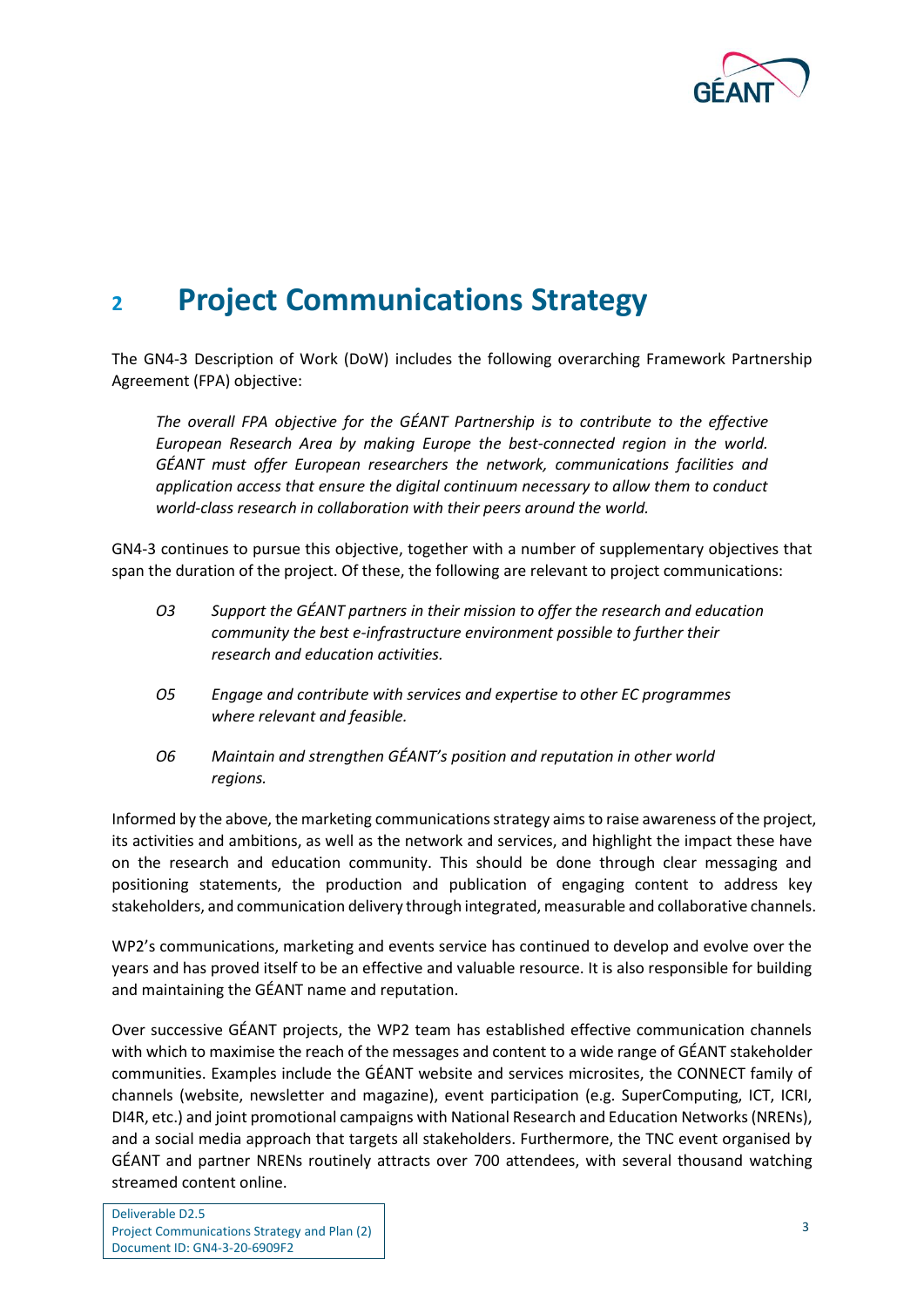

WP2 will nurture its relationships and collaborate with other groups to make use of additional channels, such as the Global PR Network's In the Field blog, the Science Node weekly newsletter, stakeholder joint collaborations, EC websites, featured opportunities and social media, and, of course, the partners' own dissemination of information across all their channels. WP2 will continue to use tools to monitor/measure the impact of the communications to ensure they are relevant, targeted and cost-effective.

WP1 Project Management has a central role to coordinate the project's activities, and to ensure communication of progress, results and, importantly, of tools and information in order for participants and partners to be able to fully contribute to and benefit from the outputs and success of GN4-3. This includes an internal communications programme, aided by WP2 and the other Work Packages, as required, the core of which include the weekly newsletter, the annual project Symposium working conference and the intranet for sharing progress and updates.

WP2 works closely with the other Work Packages, in particular with WP3 User and Stakeholder Engagement, to develop and implement communications plans that will enable dissemination and promotion, as well as allow dialogue with and feedback from the stakeholder groups. For example, the growing reach of GÉANT's social media channels, alongside the web presences, supports "likes", retweets, sharing and incoming enquiries by individuals across all stakeholder groups. Event participation provides opportunities to engage with stakeholder groups and to obtain their comments and input for consideration. A mixture of conventional and digital marketing materials is deployed, and news stories and channels are carefully developed to ensure each stakeholder group is catered for in the most appropriate manner.

WP3 actively engages with the user communities to build solutions comprising services and expertise to match user needs and supports "co-creation", forming user groups to gather feedback on user experience of current services and working to gain insight into users' future requirements – all of which provide intelligence for the Work Packages that helps define new features or service ideas. Through attending and hosting user meetings, WP2 manages communications to help the project assess service development in response to the evolving needs of the e-community.

To continue the progress achieved in GN4-3 Period 1, Task 1 has identified a number of objectives and actions for M24 – M36. These will be accomplished by building on the "twin track" approach employed to date, an approach that separates "features" (functional) and "benefits" (impactful) to address different stakeholders with the most appropriate and compelling content and deliver this through targeted channels.

The Task will continue to work closely with the other Work Packages, with project partners and participants, and with other stakeholders to ensure the widest reach.

As an integral part of its work, each Work Package of GN4-3 and GN4-3N will disseminate its results to relevant audiences, in coordination with the support WPs (WP1, WP2, WP3). This will include:

- Presentations.
- Training and knowledge-sharing at meetings and conferences.
- Issuing news stories, use studies and service documentation.
- E-infrastructure integration projects and suppliers through operational collaborations with, for example, international networking organisations.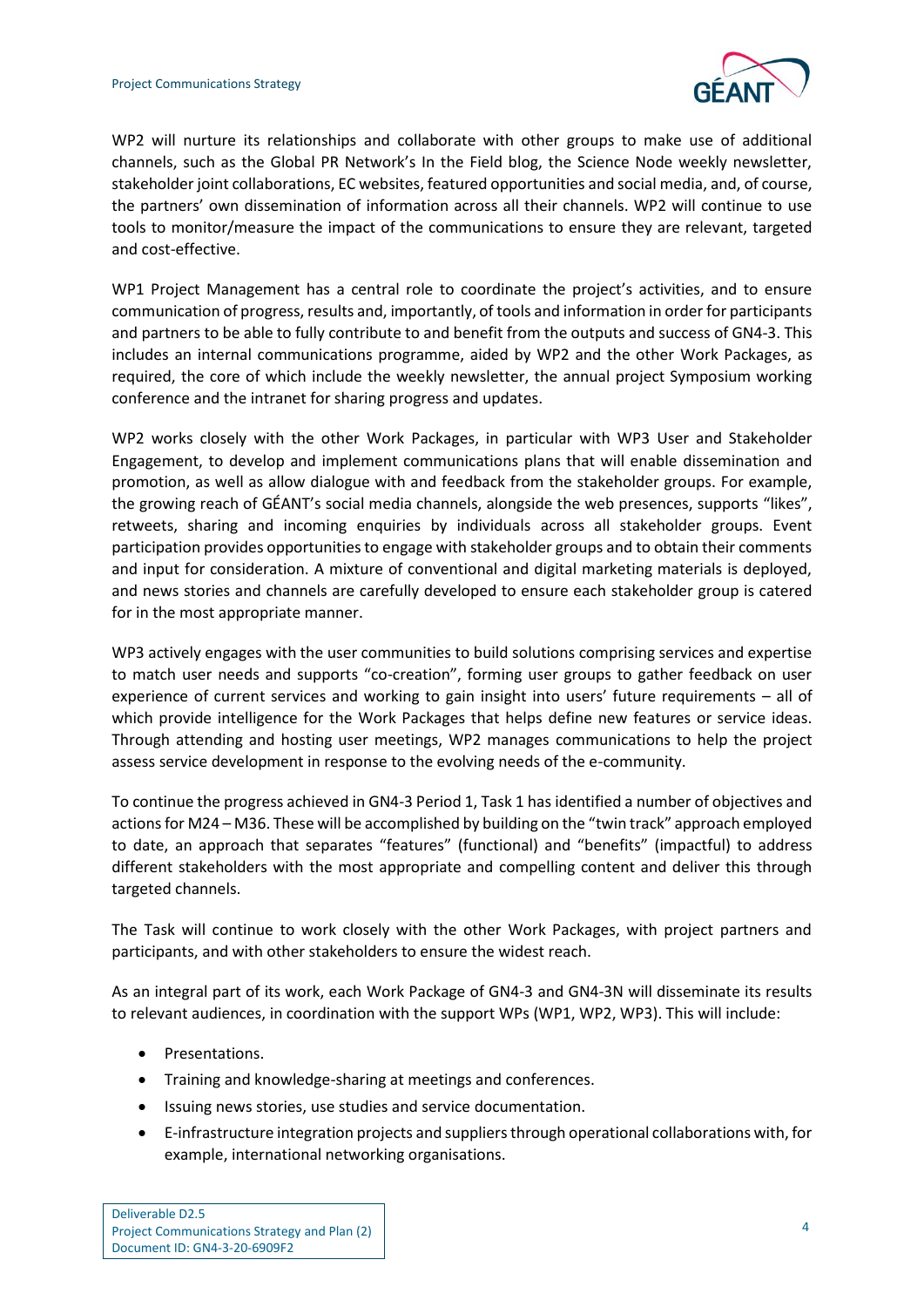

As the new fibre footprint is made available by the GN4-3N project and passed on to the GN4-3 project for operations and support, the dissemination effort will be adapted to include the new opportunities offered to the countries with newly established 100 Gbps fibre connectivity.

A core role of WP2 Marketing, Communications and Events is to disseminate and promote the results and outputs of the project across the stakeholder communities through external and internal communications strategies and actions, helping to increase the success and adoption of services. To ensure partner involvement, this work is carried out in collaboration with WP3 User and Stakeholder Engagement.

The project communications strategy informs the communications plan, which is detailed in the next section.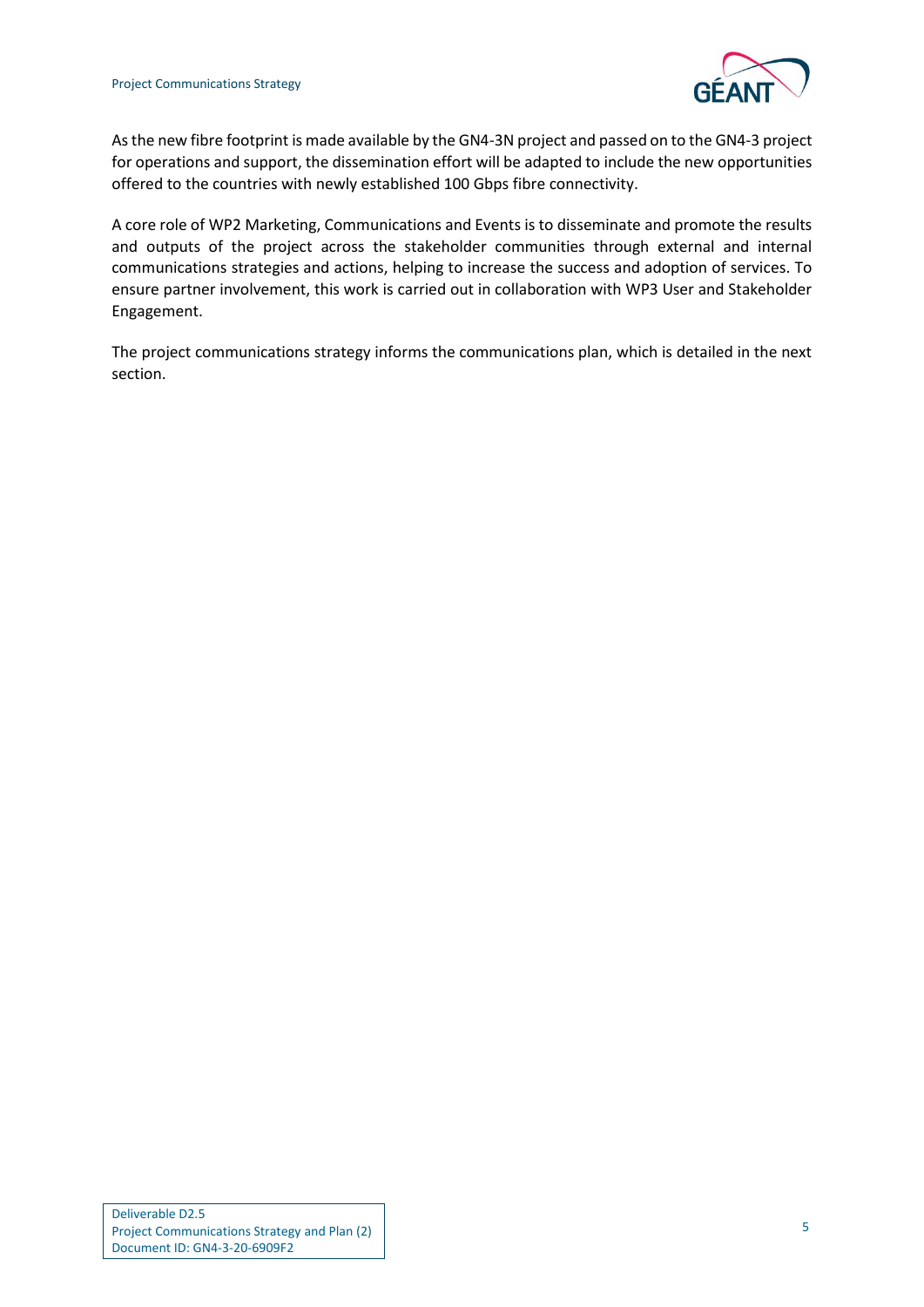

### <span id="page-7-3"></span><span id="page-7-0"></span>**<sup>3</sup> Project Communications Plan**

Focusing on a set of objectives (see Sectio[n 3.2\)](#page-13-0) that have been informed by the strategy outlined in Section [2,](#page-4-0) the communications plan defines the information dissemination required to meet these objectives by answering the following questions:

- What type of information needs to be disseminated?
- Which communication channels should be used?
- Who does it need to be delivered to?
- When should it be delivered?

The success of actions is measured against key performance indicators (KPIs).

This section discusses the key communication aspects that have been taken into account to produce the communications plan, as well as presenting the plan itself.

### <span id="page-7-1"></span>**3.1 Strategic Considerations**

In putting together the marketing communications plan, Task 1 has followed the devised strategy by considering key communication aspects. These are the audiences that need to be addressed, which channels are appropriate for addressing the different audiences, what messaging approach will deliver the best results, how content is conveyed most effectively and how stakeholder engagement can be ensured. Each of these is discussed below.

#### <span id="page-7-2"></span>**3.1.1 Audiences**

The GÉANT project has a diverse range of audiences (many of whom are stakeholders, see Section [3.1.4.1\)](#page-11-2), including:

- a. Work Package Leaders (WPLs), Task Leaders (TLs), Coordinators and project participants.
- b. Project partners (European NRENs) and their connected campuses.
- c. E-infrastructure partners and other organisations in the European Open Science Cloud (EOSC) ecosystem.
- d. Research communities.
- e. The European Commission.
- f. National governments.
- g. Global partners non-European NRENs, RRENs.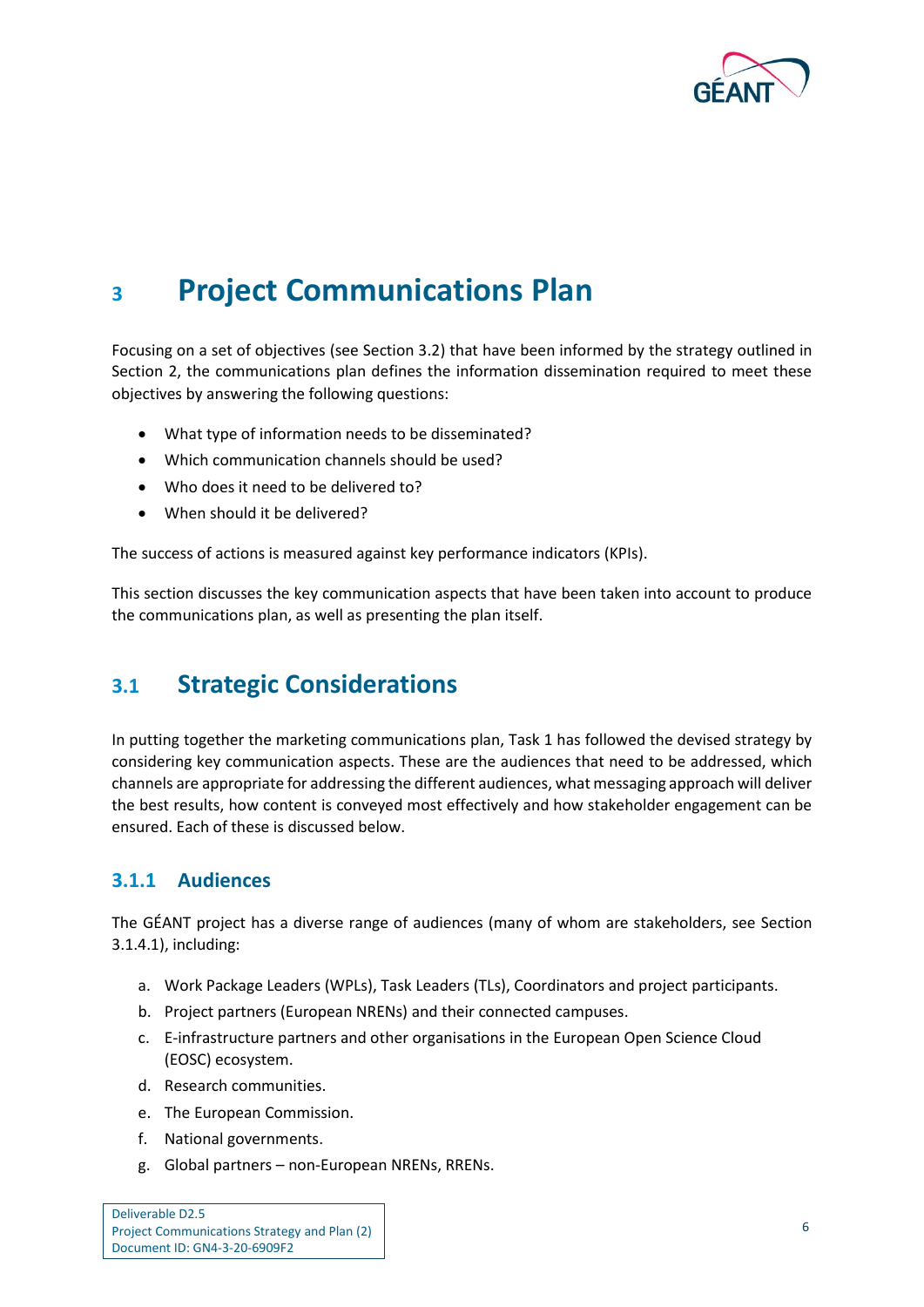

- h. Industry potential and existing suppliers, sponsors, etc.
- i. The public.

These audiences have different interests, different requirements for information and levels of engagement, and will often get their information from different communication channels.

### <span id="page-8-0"></span>**3.1.2 Channels**

Reaching the project audiences requires a range of communication channels that cater for different types of content and consumption. For example, a detailed description of eduroam and how to set it up for an institution will require a very different approach to raising awareness of an eduroam campaign.

The project therefore uses different channels for different purposes. Channels employed include:

- Web presences:
	- 1. GEANT.org
	- 2. CONNECT.geant.org
	- 3. IMPACT.geant.org
	- 4. NETWORK.geant.org
- Weekly newsletters
	- 5. GÉANT Project Office news from the Project Management Office (PMO) for project participants
	- 6. CONNECT weekly newsletter subscribed to by a wide range of audiences
- Magazine
	- 7. *CONNECT* magazine
- Other
	- 8. Social media to raise awareness, engage with audiences, and drive traffic to web presences
	- 9. Internal meetings (e.g. Special Interest Group on Marketing Communications (SIG-Marcomms))
	- 10. External events (such as TNC).

Throughout GN4-3 Period 1 significant progress was made in improving the project's communication channels, not just ensuring they were optimised for mobile devices and with a stronger focus on design, but also delivering several new websites for specific audiences, and tailoring content for the increasing use of social media. This approach in turn is supporting outreach teams and promoting service uptake. In GN4-3 Period 2 the approach is to further streamline, optimise and better integrate these channels for greater impact and efficiency.

[Table 3.1](#page-9-0) below summarises the audiences and approach for each channel.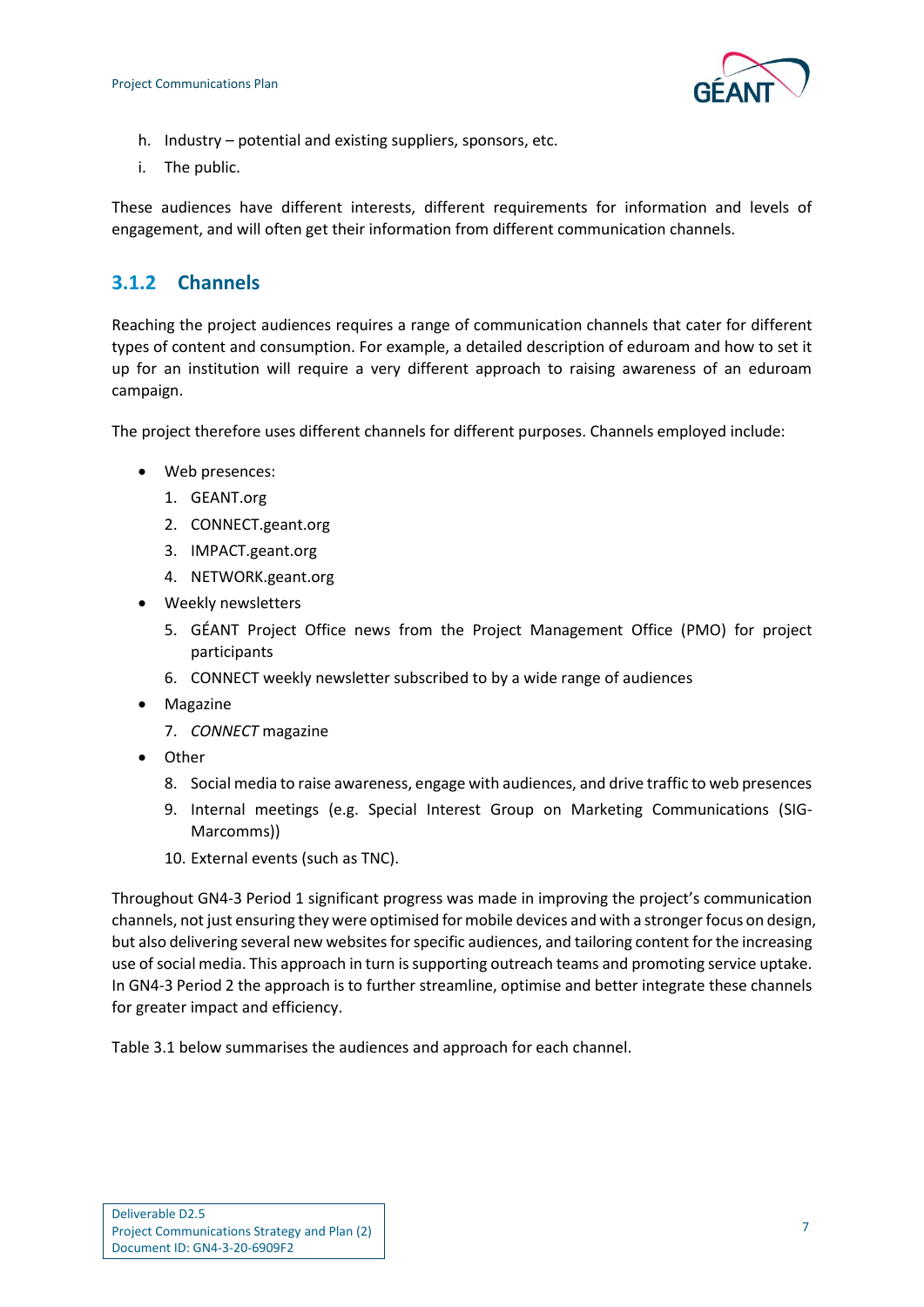

| #   | <b>Channel</b>            | <b>Audiences</b>          | <b>Approach</b>                                                                                                                                                                                                                                                                                                 |
|-----|---------------------------|---------------------------|-----------------------------------------------------------------------------------------------------------------------------------------------------------------------------------------------------------------------------------------------------------------------------------------------------------------|
| 1.  | GEANT.org                 | a, b, c, d, e, f, g, h, i | As the default entry point for all GÉANT audiences, this site aims to provide a high-level overview of all<br>activities - for a potentially diverse group of audiences.                                                                                                                                        |
| 2.  | CONNECT.geant.org         | a, b, c, d, e, f, g, h    | As the home of all timely content – news and articles about all topics and event notifications – for use<br>by the project and its partners, this channel caters for a diverse audience.                                                                                                                        |
| 3.  | IMPACT.geant.org          | b, c, d, e, f, g, i       | This site is intended primarily for audiences who know little about GÉANT or its services, and as such<br>content is written in non-technical language to highlight the societal impact of the project.                                                                                                         |
| 4.  | NETWORK.geant.org         | a, b, c, d, e, f, g, h, i | This site is for a potentially diverse group of audiences and aims to showcase the pan-European<br>network and to provide a platform on which to disseminate and promote the GN4-3N project activities<br>and achievements.                                                                                     |
| 5.  | PMO newsletter            | a, e                      | This is targeted at all project participants and the EC Project Officer.                                                                                                                                                                                                                                        |
| 6.  | <b>CONNECT</b> newsletter | a, b, c, d, e, f, g, h, i | By incorporating content from the CONNECT.geant.org site it can be assumed that the newsletter<br>audience is the same as the website. However, the audience can be analysed closely by the subscriber<br>details.                                                                                              |
| 7.  | <b>CONNECT</b> magazine   | a, b, c, d, e, f, g, h, i | The magazine is compiled and written so as to appeal to all audiences, with a tone and language that<br>addresses different groups individually.                                                                                                                                                                |
| 8.  | Social media              | a, b, c, d, e, f, g, h, i | By its very nature social media potentially covers all audiences. However, we are able to target<br>particular audiences where appropriate.                                                                                                                                                                     |
| 9.  | Internal meetings         | a, b, e                   | Project-internal meetings include the Project Management Convention and Symposium, but also<br>Special Interest Group / Task Force (SIG/TF) meetings, etc.                                                                                                                                                      |
| 10. | External events           | a, b, c, d, e, f, g, h, i | External events will vary in their audience focus and need to be addressed individually. For example,<br>TNC is focused on European and non-European NRENs, RRENs, EC, and industry. However, ICT will focus<br>on research communities, EC, national governments, industry and to a smaller extent the public. |

<span id="page-9-0"></span>Table 3.1: Communication channels – audiences and approach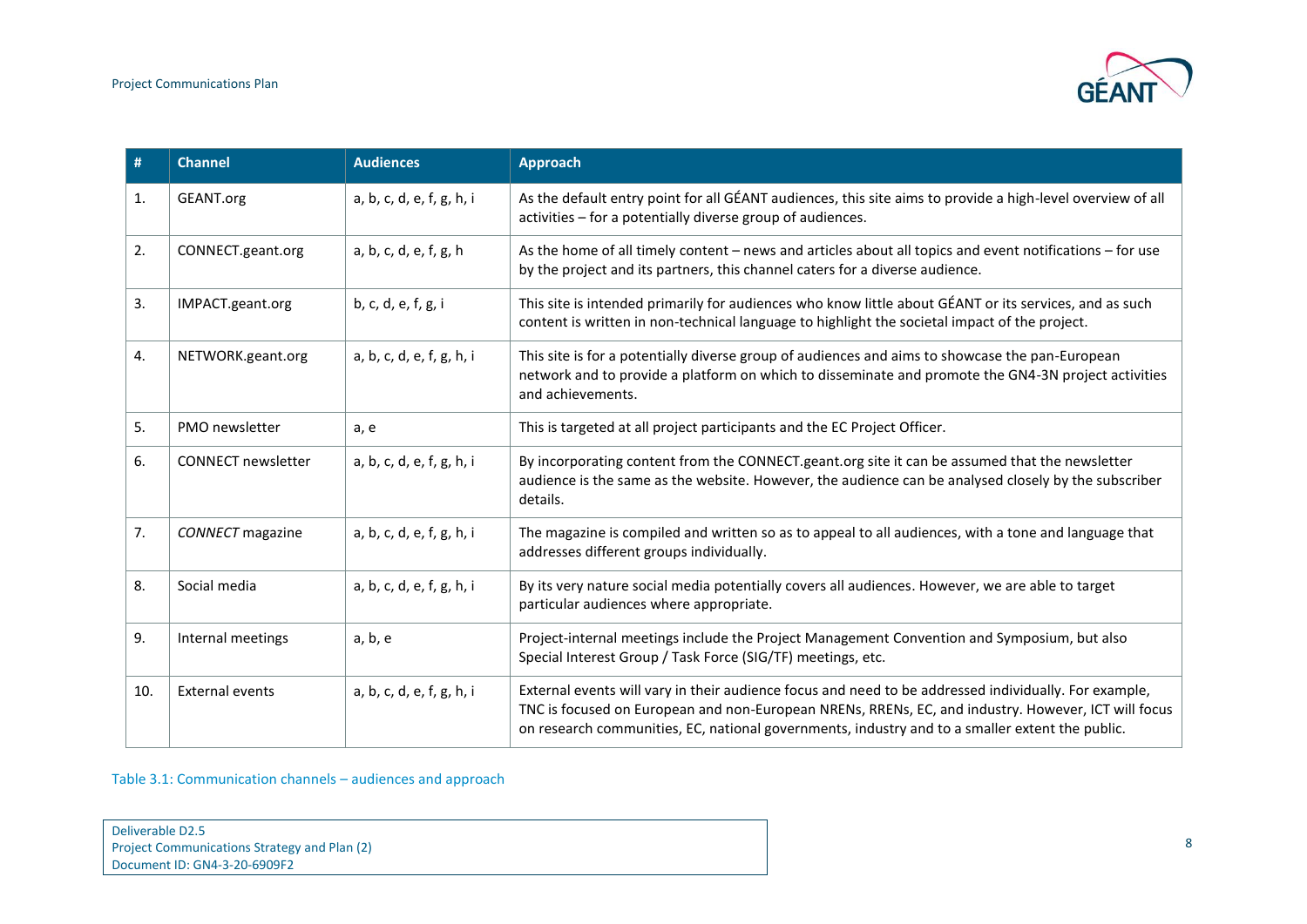

### <span id="page-10-0"></span>**3.1.3 Messaging**

A consistent and integrated approach to messaging helps to ensure the project and its activities are positioned correctly and seen as supporting wider initiatives, as well as building trust with stakeholders. The Task will continue to work with the Project Management Office (PMO) and with Work Package Leaders to develop project-wide messaging.

#### *Key Areas*

Throughout GN4-3 Period 1 the Task has grouped the project's wide range of activities into a number of key areas (networking, trust and identity, cloud services, community, and research engagement) to simplify project messaging and provide context to individual activities.

In particular, the areas of networking, trust and identity, and cloud services are central to Open Science and messaging will continue to support the high-level GÉANT objectives and positioning of the project within the Open Science landscape.

The community area covers such initiatives as TNC, the Task Forces and Special Interest Groups that foster innovation, and the Learning and Development work. The Task will continue to work closely with the GÉANT Community Programme to ensure communications efforts are aligned and supportive.

The research engagement area highlights the positive impact of GÉANT and the NRENs on research, education and the e-infrastructure communities – supporting the outreach efforts of Work Package 3 User and Stakeholder Engagement.

#### *Twin Track Approach*

Throughout GN4-3 Period 1 the Task has followed the "twin track" approach to messaging, which addresses communications through two main streams, impactful and functional. All the project's audiences, channels and content are included in these two groups.

- **Impactful**: a storytelling approach that addresses the "WHY?" with engaging content highlighting the benefits. This may take the form of success stories, articles, videos, graphics, animations, social media campaigns, posters and others, delivered through channels such as *CONNECT* magazine, the CONNECT website or the IMPACT website. For example, governments and funding bodies can read interviews or articles in *CONNECT* magazine, or success stories on the IMPACT website, which show the importance of the GÉANT community working with a particular research community, or how eduroam is supporting students across the world.
- **Functional**: an informational approach that addresses the "WHAT?", highlighting the facts, features and necessary information. For example, service implementers in NRENs receive information on a particular service through internal meetings or via the WP3 Partner Relations and Engagement Task, or published on the GEANT.org website in appropriate sections. The information will focus on the features and technology of the service.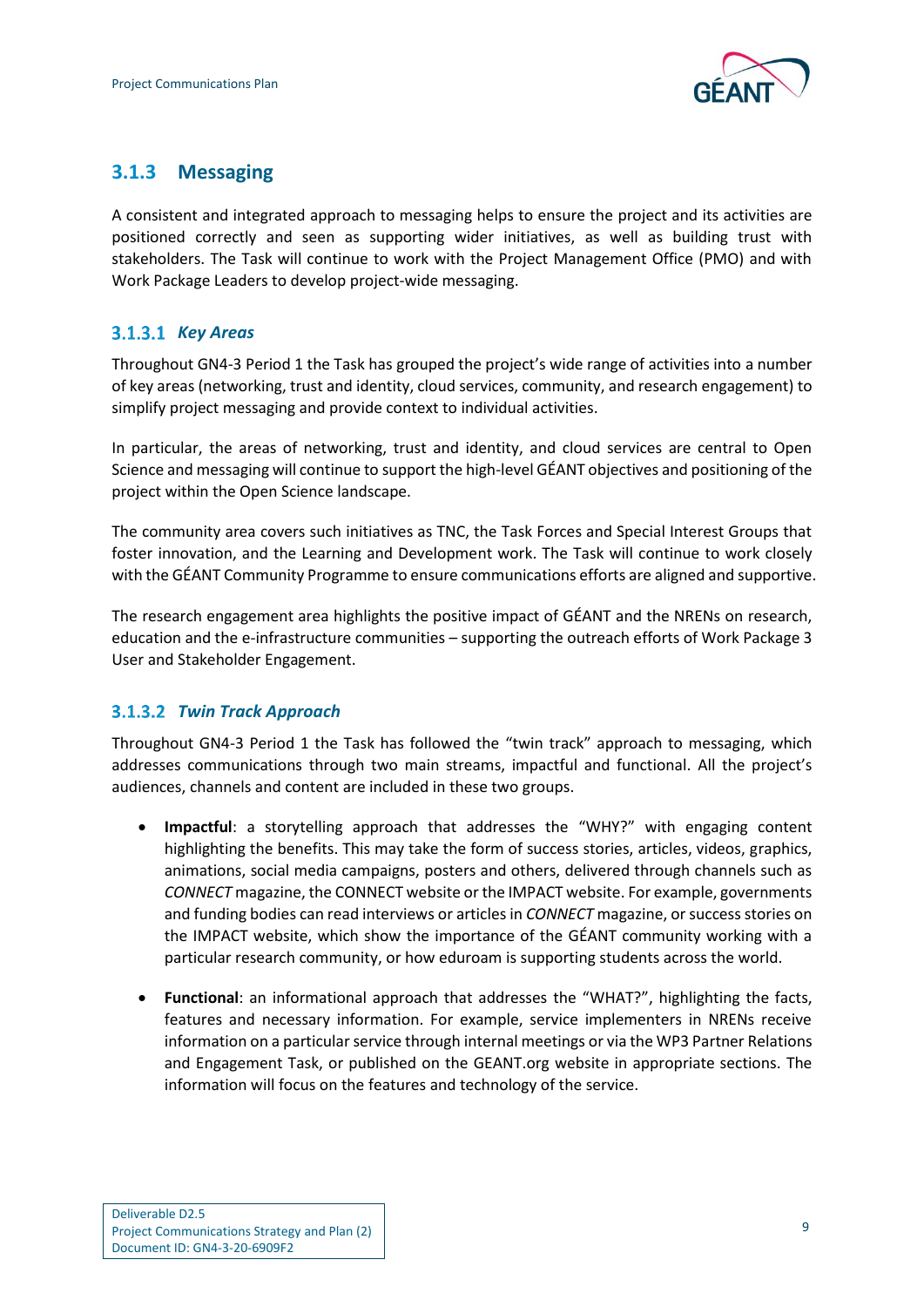



<span id="page-11-1"></span>Figure 3.1: Twin track approach to messaging

### <span id="page-11-0"></span>**3.1.4 Stakeholder Engagement**

The Task will engage with all stakeholders, including Work Package Leaders and their Task Leaders, project partners and participants, the European Commission, and other partners.

Ongoing engagement with stakeholders, through both established and new channels, will be essential to the achievement of objectives. The level of detail will also be modified in accordance with the reader.

#### <span id="page-11-2"></span>*Stakeholder Impact Analysis*

[Table 3.2](#page-12-0) lists the stakeholders of the GÉANT project and their interests, with the aim to determine the impact they have on marketing communications. This integrated approach to understanding the stakeholders is useful to ensure effective communications.

| <b>Stakeholders</b>                | <b>Interests</b>                                                                                                                                                                                                                                                         | <b>Estimated</b><br>Impact | <b>Estimated</b><br><b>Priority</b> |
|------------------------------------|--------------------------------------------------------------------------------------------------------------------------------------------------------------------------------------------------------------------------------------------------------------------------|----------------------------|-------------------------------------|
| WPLs/TLs                           | WPLs and TLs have a responsibility to disseminate their<br>work and to engage with their audiences. The Task will<br>work closely with them to ensure their communications<br>needs are fully met and support the project's overall<br>objectives.                       | Medium                     | 2                                   |
| Project participants<br>(partners) | The way in which this stakeholder group consumes<br>content is notable, as participants are often not<br>involved in the project in a full-time capacity, and so the<br>Task needs to compete for their attention and ensure<br>the content is easy for them to consume. | Medium                     | 2                                   |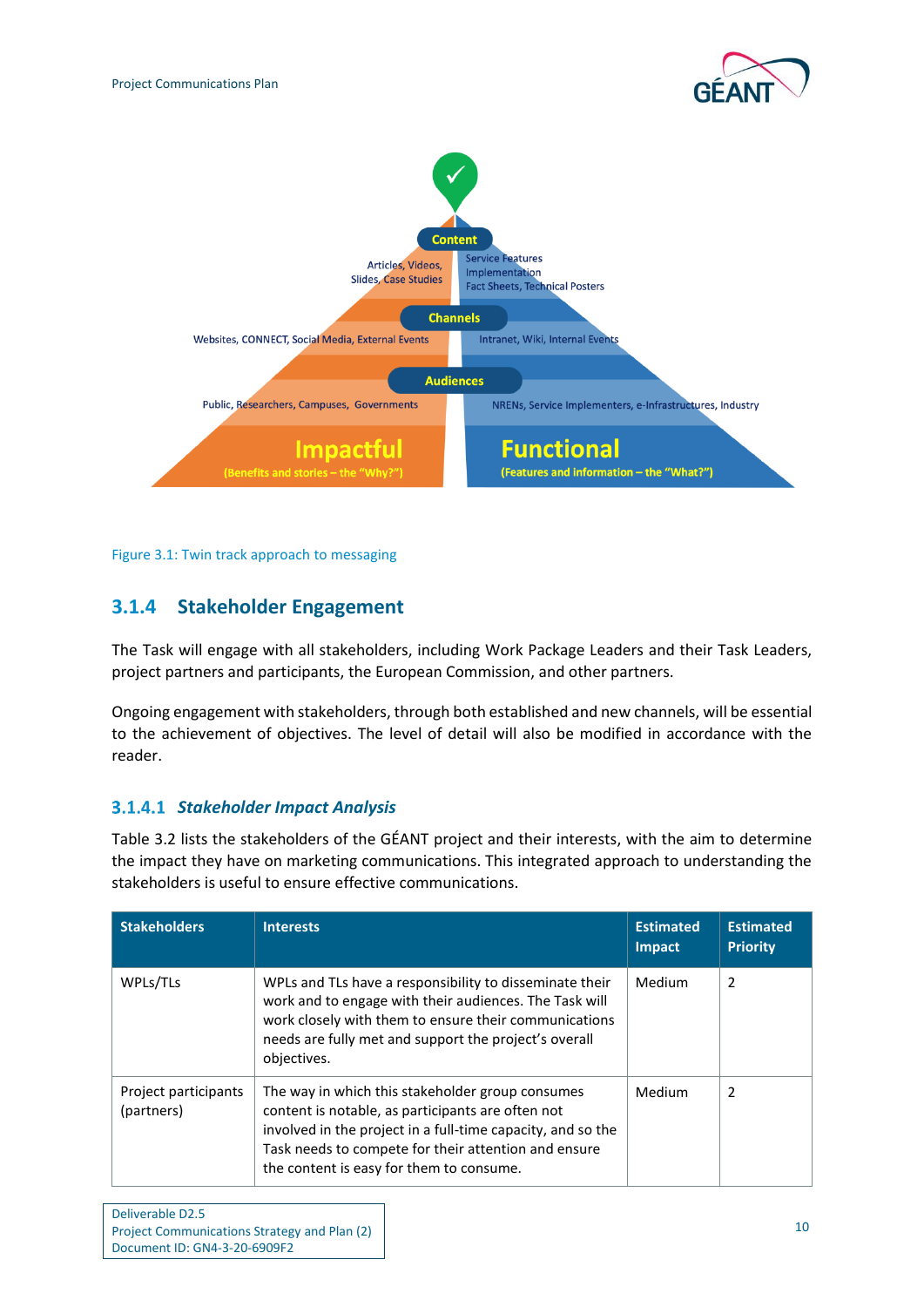

| <b>Stakeholders</b> | <b>Interests</b>                                                                                                                                                                                                                                                           | <b>Estimated</b><br><b>Impact</b> | <b>Estimated</b><br><b>Priority</b> |
|---------------------|----------------------------------------------------------------------------------------------------------------------------------------------------------------------------------------------------------------------------------------------------------------------------|-----------------------------------|-------------------------------------|
| EC.                 | The EC requires the project to communicate its work<br>and benefits to a wide range of audiences and needs to<br>be kept up to date with developments and success<br>stories. Therefore, the Task will work with the Project<br>Officer to support their outreach efforts. | High                              | 1                                   |
| Other collaborators | The project needs to collaborate with a range of<br>partners, and to support their outreach efforts, e.g. e-<br>infrastructure partners and global partners. The Task<br>will work with the relevant WPL/TL to ensure these<br>collaborations continue to progress.        | Medium                            | 2                                   |

<span id="page-12-0"></span>Table 3.2: Stakeholder impact analysis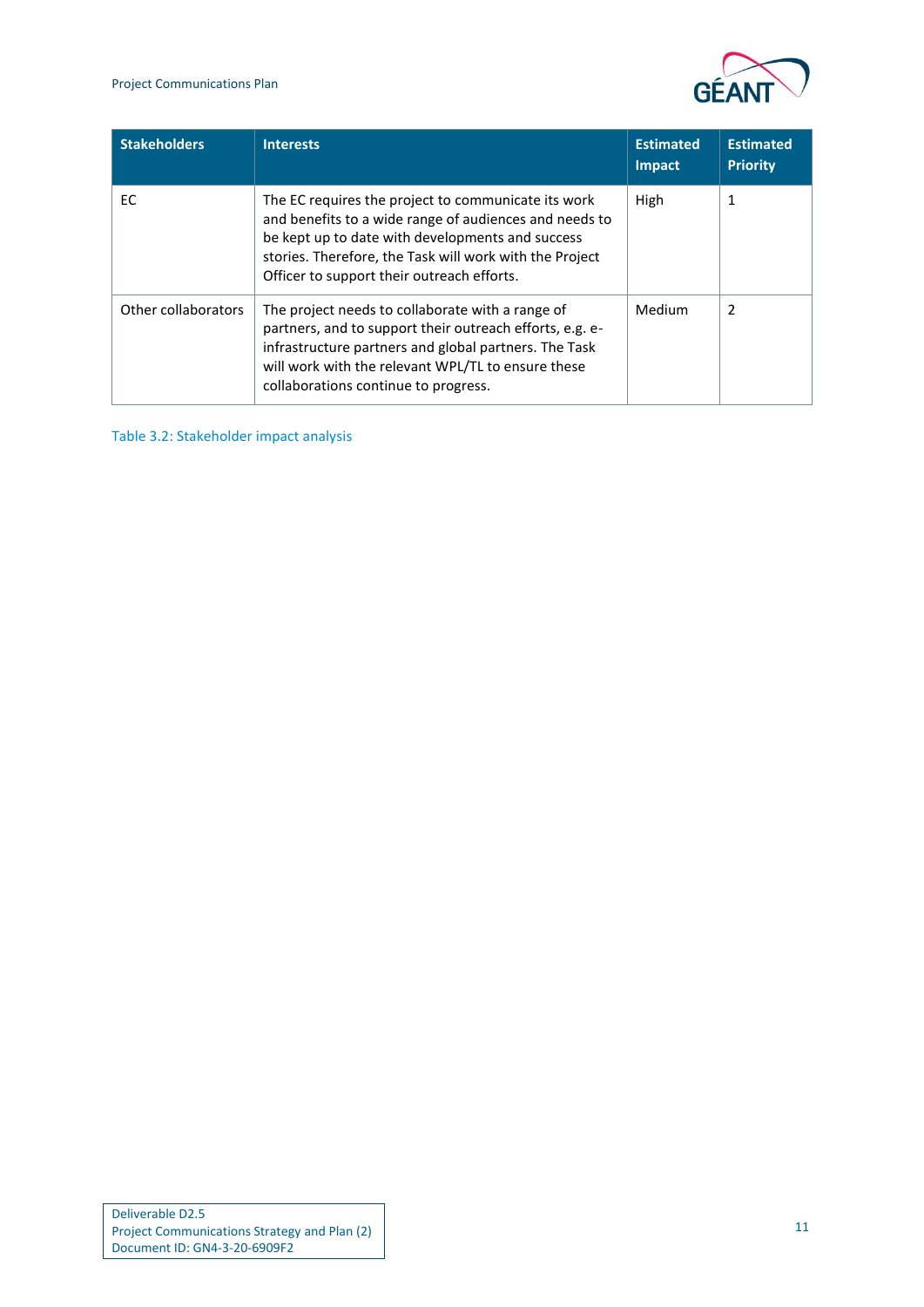

### **3.2 Communications Plan**

Taking into consideration all the factors discussed in Section [3.1,](#page-7-3) the communications plan details each objective, the actions to be taken to achieve it, the audiences targeted by the actions, the channels used to reach the audiences and how often the actions are to be executed.

<span id="page-13-0"></span>

| <b>Objective</b>                                                                                     | <b>Additional Information</b>                                                                                                                                                                                                                                                                                                                      | <b>Action</b>                                                                                                                                                                                                                                                                                                                                                                                                                                             | <b>Target Audiences</b>                                                                                                             | <b>Channels</b>                                                                                                | <b>Frequency</b> |
|------------------------------------------------------------------------------------------------------|----------------------------------------------------------------------------------------------------------------------------------------------------------------------------------------------------------------------------------------------------------------------------------------------------------------------------------------------------|-----------------------------------------------------------------------------------------------------------------------------------------------------------------------------------------------------------------------------------------------------------------------------------------------------------------------------------------------------------------------------------------------------------------------------------------------------------|-------------------------------------------------------------------------------------------------------------------------------------|----------------------------------------------------------------------------------------------------------------|------------------|
| Position and<br>promote the GÉANT<br>network and services<br>to European and<br>global stakeholders. | GÉANT and the NRENs are key<br>enablers of Open Science. The<br>project's overall messaging<br>should therefore seek to<br>establish, reinforce and<br>continually support this position.<br>The Task will work with the PMO<br>and other stakeholders as<br>needed to develop and<br>disseminate this messaging<br>through all relevant channels. | Use the GÉANT Project's<br>20 <sup>th</sup> anniversary year to<br>highlight and showcase the<br>positive contribution made<br>to European research and<br>education, the digital divide,<br>and a stronger more<br>collaborative Europe.<br>Design and deliver a<br>comprehensive "20 years of<br>GÉANT" campaign involving<br>project partners.<br>Develop and integrate<br>messaging to highlight the<br>vital role of GÉANT and the<br>NRENs in EOSC. | $\bullet$ a<br>$\bullet$ h<br>$\bullet$ C<br>$h \bullet$<br>$\bullet$ e<br>$\bullet$ f<br>$\bullet$ g<br>$\bullet$ h<br>$\bullet$ i | Feature articles and<br>interviews with EC<br>representatives published<br>in CONNECT magazine<br>and website. | Quarterly        |
|                                                                                                      |                                                                                                                                                                                                                                                                                                                                                    | Promote the GN4-3N<br>infrastructure rollout with<br>articles, graphics,<br>videos/animations and<br>interviews with GN4-3N key<br>staff. Collaborate with                                                                                                                                                                                                                                                                                                | $\bullet$ b<br>$\bullet$ C<br>$\bullet$ d<br>$\bullet$ e<br>$\bullet$ f<br>$\bullet$ h                                              | <b>CONNECT channels</b>                                                                                        | Daily / Monthly  |
|                                                                                                      |                                                                                                                                                                                                                                                                                                                                                    |                                                                                                                                                                                                                                                                                                                                                                                                                                                           |                                                                                                                                     | Social media                                                                                                   | As needed        |
|                                                                                                      |                                                                                                                                                                                                                                                                                                                                                    |                                                                                                                                                                                                                                                                                                                                                                                                                                                           |                                                                                                                                     | Workshops                                                                                                      | As needed        |
|                                                                                                      |                                                                                                                                                                                                                                                                                                                                                    |                                                                                                                                                                                                                                                                                                                                                                                                                                                           |                                                                                                                                     | Conferences                                                                                                    | As needed        |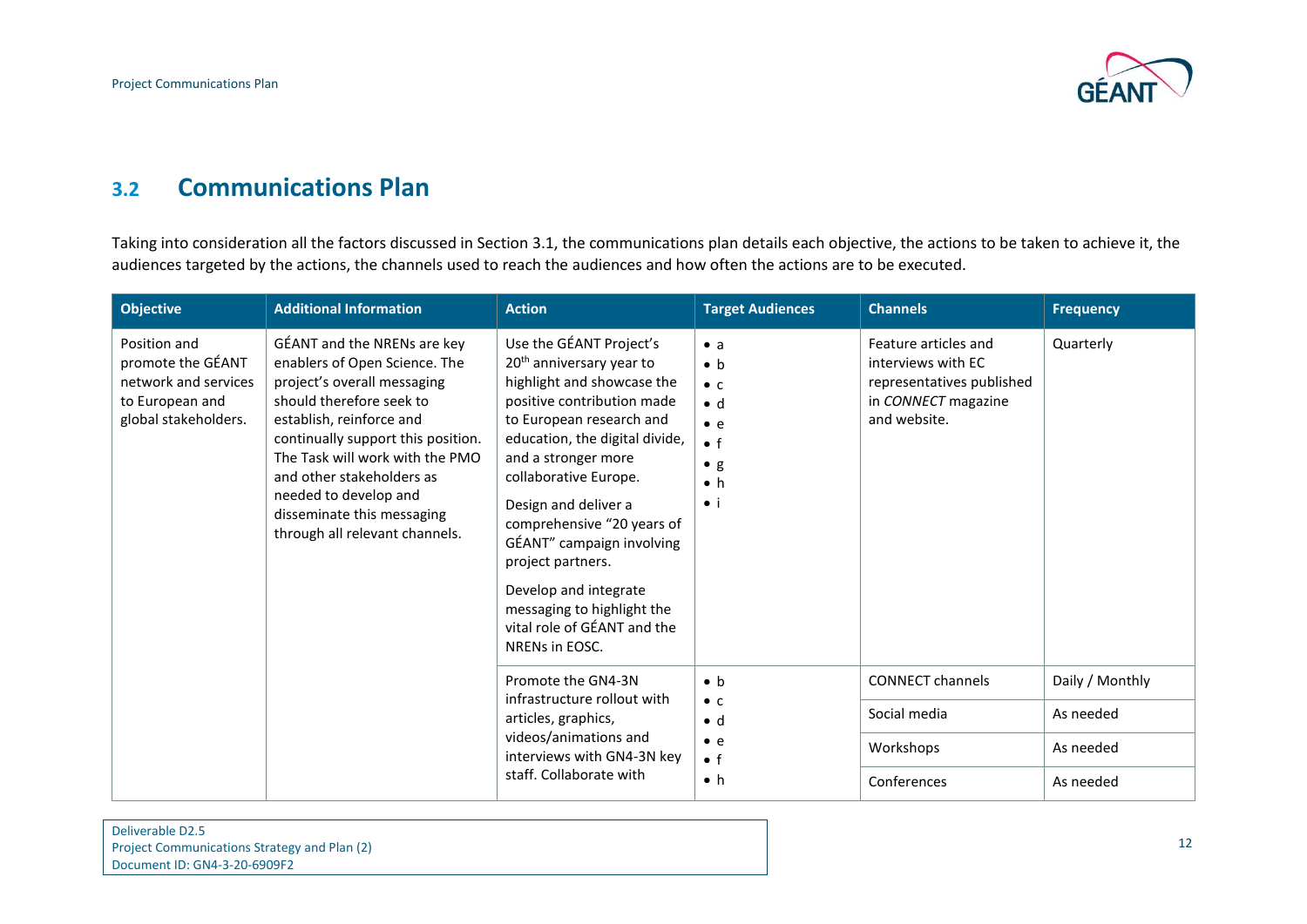

| <b>Objective</b>             | <b>Additional Information</b>                                                                                                                                                                                                                             | <b>Action</b>                                                                                                                                                       | <b>Target Audiences</b>                                                                | <b>Channels</b>                                                      | <b>Frequency</b> |
|------------------------------|-----------------------------------------------------------------------------------------------------------------------------------------------------------------------------------------------------------------------------------------------------------|---------------------------------------------------------------------------------------------------------------------------------------------------------------------|----------------------------------------------------------------------------------------|----------------------------------------------------------------------|------------------|
|                              | NRENs at key points $-$ e.g.<br>equipment installation, new<br>fibre routes coming online,<br>etc., to highlight the positive<br>impact of the network.<br>Collaborate with<br>commercial suppliers to<br>establish opportunities for<br>joint promotion. |                                                                                                                                                                     | Events<br>External media (press)                                                       | Quarterly<br>Quarterly                                               |                  |
|                              |                                                                                                                                                                                                                                                           | Develop the<br>NETWORK.geant.org<br>website which is dedicated<br>to showcasing the GN4-3N<br>progress, highlighting the<br>network rollout, traffic<br>flows, etc. | $\bullet$ b<br>$\bullet$ C<br>$\bullet$ d<br>$\bullet$ e<br>$\bullet$ f<br>$\bullet$ h | NETWORK.geant.org<br>website                                         | N/A              |
|                              |                                                                                                                                                                                                                                                           | Work with WP2 Task 2<br>Service Marketing to<br>implement individual                                                                                                | $\bullet$ a<br>$\bullet$ b<br>$\bullet$ C<br>$\bullet$ d<br>$\bullet$ g                | <b>CONNECT channels</b>                                              | Monthly          |
|                              |                                                                                                                                                                                                                                                           |                                                                                                                                                                     |                                                                                        | Social media                                                         | Daily            |
|                              |                                                                                                                                                                                                                                                           | services marketing plans.<br>Support Task 2 by editing                                                                                                              |                                                                                        | Workshops                                                            | As needed        |
|                              |                                                                                                                                                                                                                                                           | and publishing articles,<br>providing social media                                                                                                                  |                                                                                        | Conferences                                                          | As needed        |
|                              |                                                                                                                                                                                                                                                           | support, creating logos,<br>animations and other design                                                                                                             |                                                                                        | Events                                                               | As needed        |
|                              |                                                                                                                                                                                                                                                           | work.                                                                                                                                                               |                                                                                        | Service microsites (e.g.<br>eduroam.org,<br>eduGAIN.geant.org, etc.) | Quarterly        |
| Collaborate with<br>other e- | GÉANT has a comprehensive                                                                                                                                                                                                                                 | Contribute articles and<br>success stories to the EC for                                                                                                            | $\bullet$ C                                                                            | <b>EC</b> channels                                                   | Quarterly        |
| infrastructure               | range of channels. However,<br>leveraging the reach of other                                                                                                                                                                                              |                                                                                                                                                                     | $\bullet$ d<br>$\bullet$ e                                                             | Social media                                                         | Quarterly        |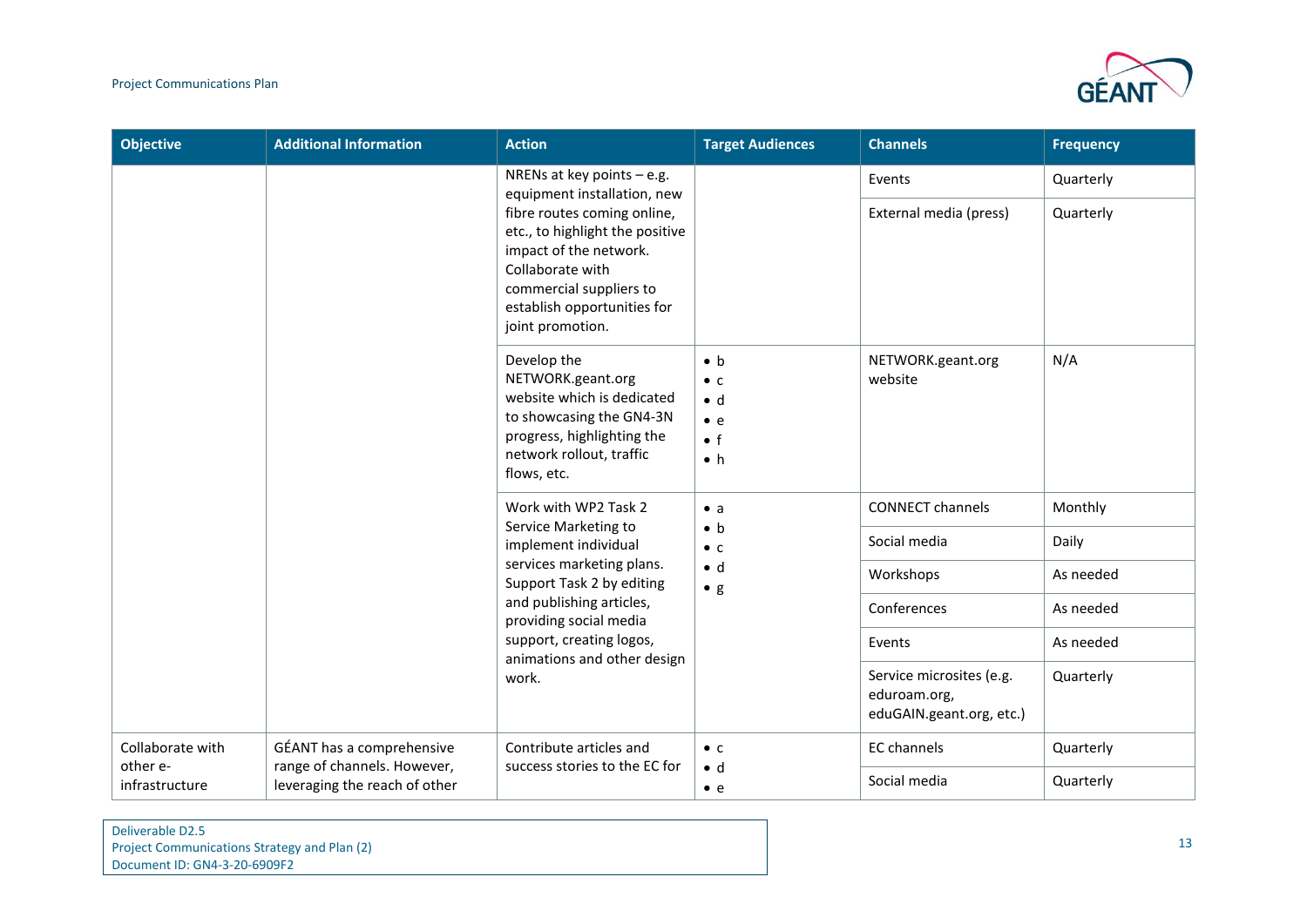#### Project Communications Plan



| <b>Objective</b>                                                                        | <b>Additional Information</b>                           | <b>Action</b>                                                                                                                                                    | <b>Target Audiences</b>                                                                                              | <b>Channels</b>         | <b>Frequency</b>                                                                       |
|-----------------------------------------------------------------------------------------|---------------------------------------------------------|------------------------------------------------------------------------------------------------------------------------------------------------------------------|----------------------------------------------------------------------------------------------------------------------|-------------------------|----------------------------------------------------------------------------------------|
| providers, users,<br>NRENs in Europe and<br>worldwide,                                  | stakeholders is important to<br>maximise dissemination. | publishing through their<br>channels.                                                                                                                            | $\bullet$ f<br>$\bullet$ i                                                                                           |                         |                                                                                        |
| commercial partners<br>and other<br>stakeholders to<br>maximise<br>dissemination reach. |                                                         | Contribute to In the Field<br>Stories and promote this<br>initiative throughout GÉANT<br>channels.                                                               | $\bullet$ b<br>$\bullet$ C<br>$\bullet$ d<br>$\bullet$ f<br>$\bullet$ g                                              | In the Field website    | Monthly                                                                                |
|                                                                                         |                                                         | Plan and execute regular<br>social media campaigns in<br>collaboration with NREN<br>partners, e.g. Cyber Security<br>Month; road2TNC; 20 years<br>of GÉANT; etc. | $\bullet$ b<br>$\bullet$ C<br>$\bullet$ d<br>$\bullet$ e<br>$\bullet$ f<br>$\bullet$ g<br>$\bullet$ h<br>$\bullet$ i | Social media            | Quarterly                                                                              |
|                                                                                         |                                                         | Invite contributed articles<br>from NRENs and other<br>partners for publishing in<br><b>CONNECT channels.</b>                                                    | $\bullet$ All                                                                                                        | <b>CONNECT channels</b> | • Weekly (for online<br>and newsletter)<br>• Three times per<br>year (for<br>magazine) |
|                                                                                         |                                                         | Undertake joint press<br>releases with suppliers                                                                                                                 | $\bullet$ b                                                                                                          | <b>CONNECT channels</b> | Quarterly                                                                              |
|                                                                                         |                                                         | where appropriate.                                                                                                                                               | $\bullet$ C<br>$\bullet$ d                                                                                           | Media (press)           | Quarterly                                                                              |
|                                                                                         |                                                         | Collaborate on joint<br>announcements with user<br>communities, NRENs and<br>RRENs as required.                                                                  | $\bullet$ e<br>$\bullet$ f<br>$\bullet$ g<br>$\bullet$ h<br>$\bullet$ i                                              | Events                  | Quarterly                                                                              |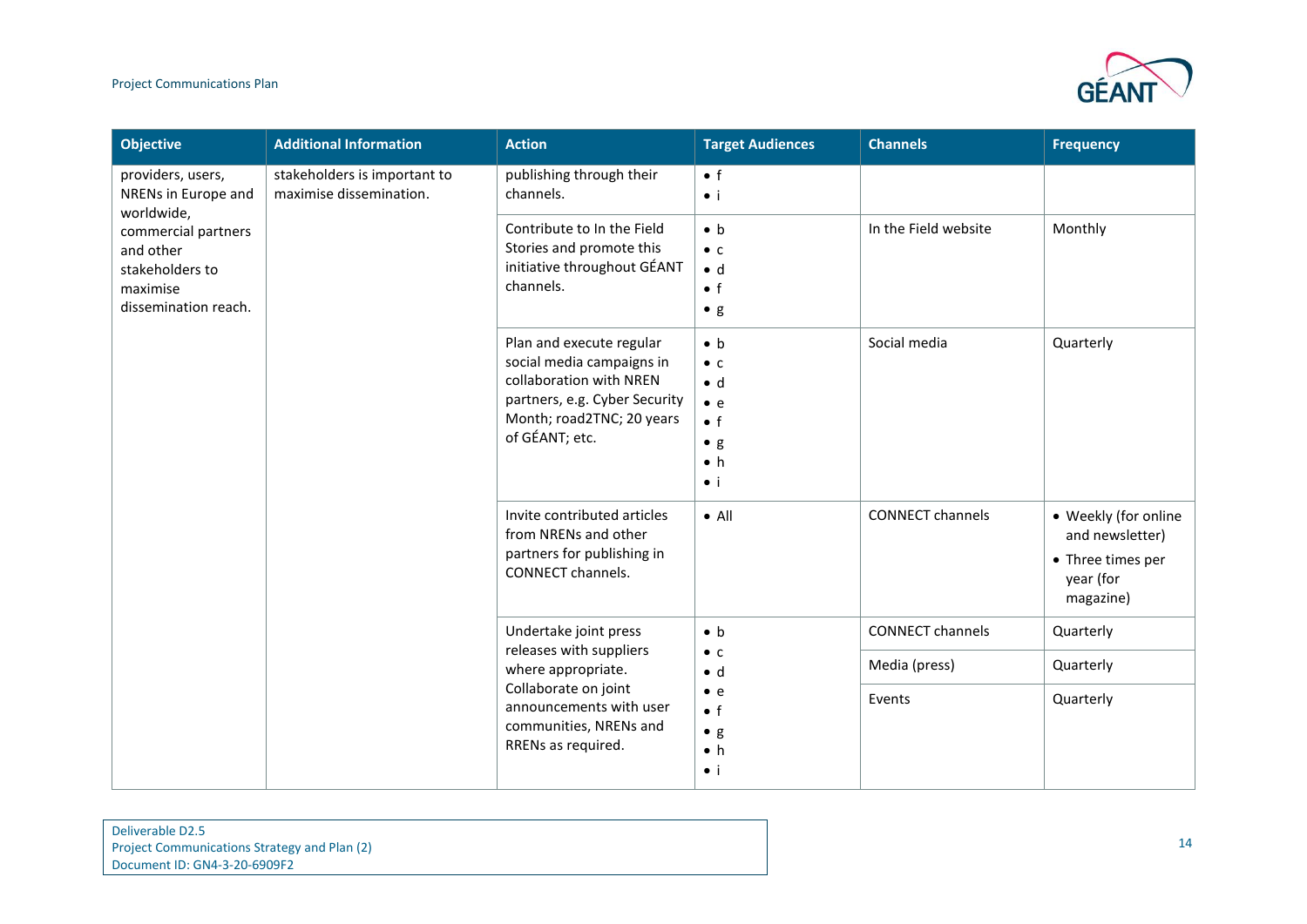

| <b>Objective</b>                                                                                                                                                                                                                                                                                                                                                                                                      | <b>Additional Information</b>                                                                                                                                                                                                         | <b>Action</b>                                                                                                                                                                                 | <b>Target Audiences</b>                                                 | <b>Channels</b>         | <b>Frequency</b>    |
|-----------------------------------------------------------------------------------------------------------------------------------------------------------------------------------------------------------------------------------------------------------------------------------------------------------------------------------------------------------------------------------------------------------------------|---------------------------------------------------------------------------------------------------------------------------------------------------------------------------------------------------------------------------------------|-----------------------------------------------------------------------------------------------------------------------------------------------------------------------------------------------|-------------------------------------------------------------------------|-------------------------|---------------------|
| Demonstrate the<br>The Task should do this through<br>capabilities, value<br>all relevant channels, but in<br>particular utilising two websites<br>and impact of the<br><b>GÉANT and R&amp;E</b><br>to demonstrate the impact of the<br><b>GÉANT and R&amp;E networks:</b><br>networks.<br>• IMPACT.geant.org (GÉANT<br>owned) highlights how the<br>project enables large research<br>projects and supports research | Develop four new case<br>studies for the IMPACT site.<br>These can focus on user<br>communities or individual<br>projects, or on<br>NRENs/RRENs or e-<br>infrastructure partners to<br>highlight the value of the<br>GÉANT community. | $\bullet$ b<br>$\bullet$ C<br>$\bullet$ d<br>$\bullet$ e<br>$\bullet$ f<br>$\bullet$ g<br>$\bullet$ i                                                                                         | IMPACT.geant.org                                                        | Quarterly               |                     |
|                                                                                                                                                                                                                                                                                                                                                                                                                       | communities.<br>• The In the Field Stories website,                                                                                                                                                                                   | Promote the featured<br>articles and the site itself,                                                                                                                                         | $\bullet$ b<br>$\bullet$ C                                              | <b>CONNECT</b> magazine | Quarterly           |
| which can be contributed to by<br>all NRENs.                                                                                                                                                                                                                                                                                                                                                                          | create supporting materials<br>(such as gifs, short video<br>interviews with                                                                                                                                                          | $\bullet$ d<br>$\bullet$ e<br>$\bullet$ f                                                                                                                                                     | <b>CONNECT</b> website<br><b>CONNECT newsletter</b>                     | Monthly<br>Weekly       |                     |
|                                                                                                                                                                                                                                                                                                                                                                                                                       |                                                                                                                                                                                                                                       | representatives) for use on<br>social media channels, in<br>collaboration with the<br>featured<br>projects/organisations.                                                                     | $\bullet$ g<br>$\bullet$ i                                              | Social media            | Ad hoc              |
|                                                                                                                                                                                                                                                                                                                                                                                                                       |                                                                                                                                                                                                                                       | Contribute to In the Field<br>Stories and promote this<br>initiative throughout GÉANT<br>channels.                                                                                            | $\bullet$ b<br>$\bullet$ C<br>$\bullet$ d<br>$\bullet$ f<br>$\bullet$ g | In the Field website    | Monthly             |
|                                                                                                                                                                                                                                                                                                                                                                                                                       |                                                                                                                                                                                                                                       | Provide full<br>communications, branding<br>and design support to WP2<br>Task 3 Events for external<br>events at which the project<br>has a presence: TNC, ICT,<br>ICRI, SuperComputing, EOSC | • All (variable<br>according to event)                                  | <b>External events</b>  | As needed for event |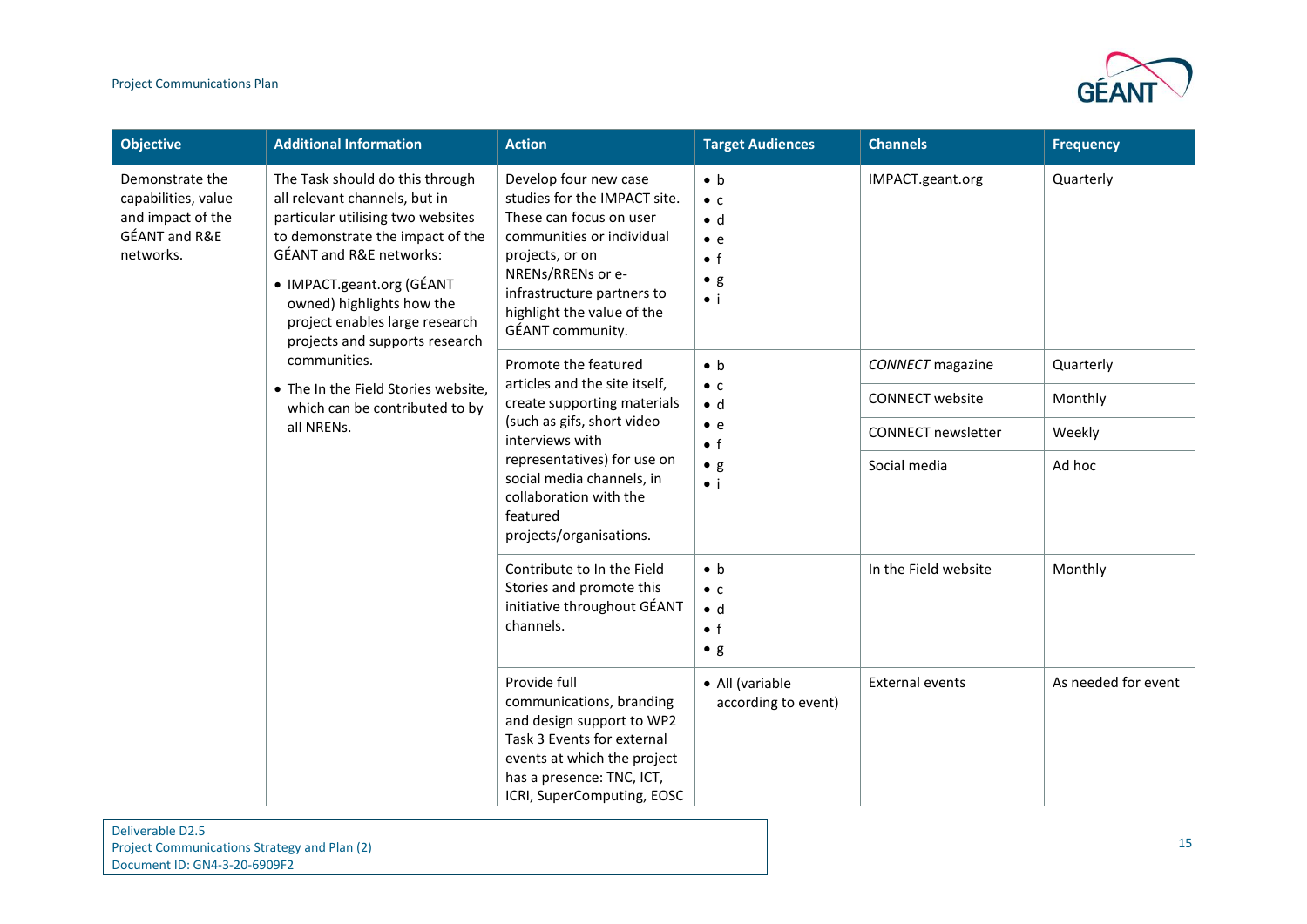#### Project Communications Plan



| <b>Objective</b>                                                                                              | <b>Additional Information</b> | <b>Action</b>                                                                                                                               | <b>Target Audiences</b>                   | <b>Channels</b>                                                    | <b>Frequency</b>    |
|---------------------------------------------------------------------------------------------------------------|-------------------------------|---------------------------------------------------------------------------------------------------------------------------------------------|-------------------------------------------|--------------------------------------------------------------------|---------------------|
|                                                                                                               |                               | Stakeholder Forum and<br>others as needed.                                                                                                  |                                           |                                                                    |                     |
|                                                                                                               |                               | Create regular news, articles<br>and blog posts about the<br>GÉANT and R&E networks.                                                        | • All (variable<br>according to topic)    | <b>CONNECT channels;</b><br>GÉANT.org and social<br>media channels | Ad hoc              |
| Promote the GN4-3<br>and GN4-3N projects,<br>and their activities,<br>and foster inclusion<br>amongst project |                               | Produce project<br>achievements sheets,<br>ongoing web pages and<br>banners for the GÉANT<br>website.                                       | $\bullet$ All                             | <b>GÉANT</b> website                                               | M24-M36             |
| participants.                                                                                                 |                               | Publish news items, articles<br>and interviews to highlight<br>the project's capabilities and<br>value and promote through<br>all channels. | $\bullet$ All                             | GÉANT channels; GÉANT<br>website; EC and partner<br>websites       | Monthly             |
|                                                                                                               |                               | Support project Symposium<br>and Convention with<br>messaging, promotion and<br>workshops for WPLs and<br>TLs.                              | $\bullet$ a<br>$\bullet$ h<br>$\bullet$ e | PMC and Symposium;<br>intranet, PMO weekly,<br>banners             | As needed for event |
|                                                                                                               |                               | Support the PMO with its<br>weekly newsletter.                                                                                              | $\bullet$ a<br>$\bullet$ b<br>$\bullet$ e | PMO weekly                                                         | Weekly              |
|                                                                                                               |                               | Produce branding guidelines<br>and presentation templates<br>for all partners and<br>participants to use, to<br>ensure consistent branding  | $\bullet$ a<br>$\bullet$ b                | N/A                                                                | Ongoing             |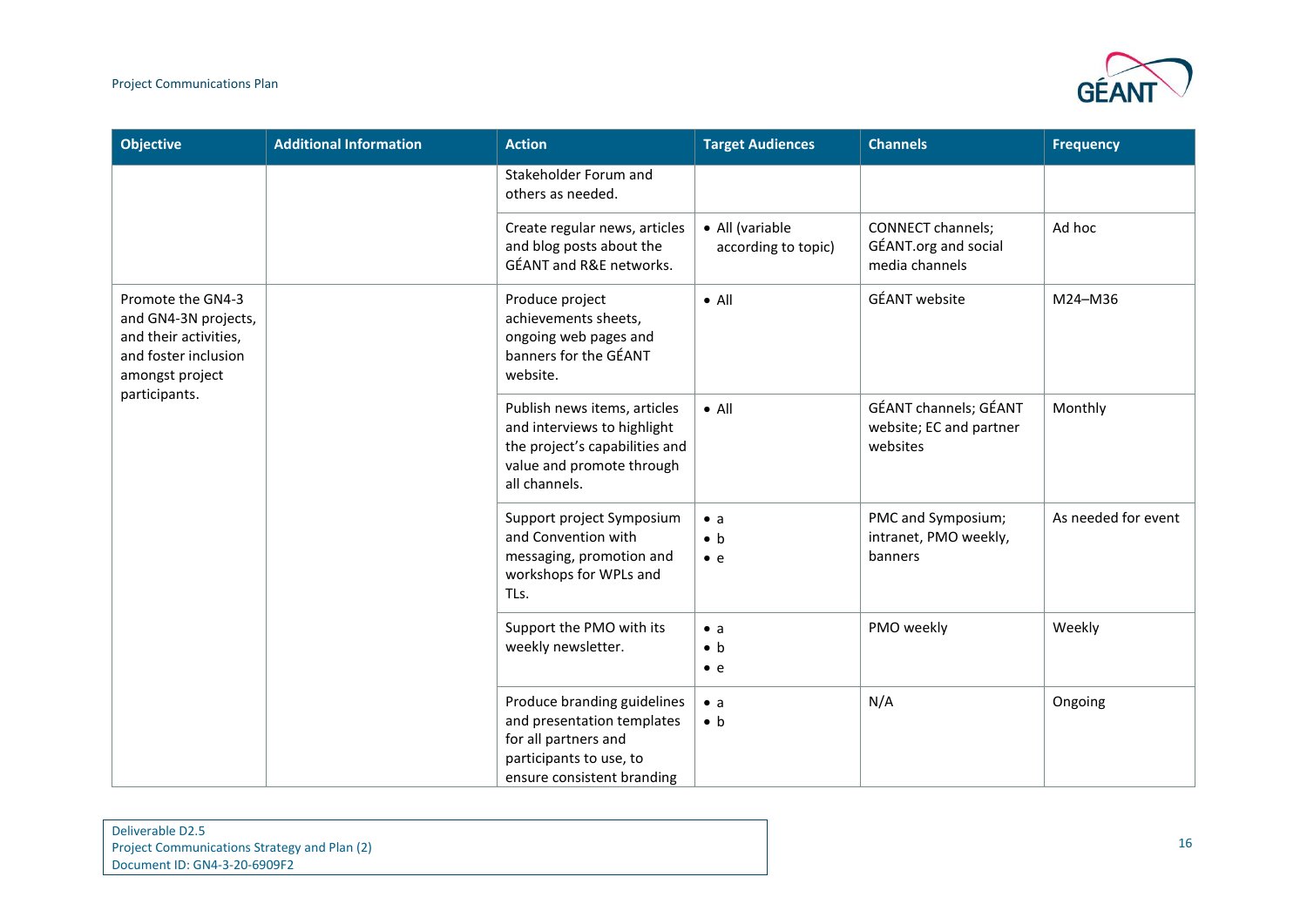

| <b>Objective</b>                                                           | <b>Additional Information</b>                                                                                                                                                                                                                                                                                                                                                                                                                                                                                                                                                                                                                                                                                                                                                                 | <b>Action</b>                                                                                                                                                                                                                                                                                                                                                                                                                                                                                                                                                                                                                                                                                                                                                        | <b>Target Audiences</b>                                                                                      | <b>Channels</b>         | <b>Frequency</b> |
|----------------------------------------------------------------------------|-----------------------------------------------------------------------------------------------------------------------------------------------------------------------------------------------------------------------------------------------------------------------------------------------------------------------------------------------------------------------------------------------------------------------------------------------------------------------------------------------------------------------------------------------------------------------------------------------------------------------------------------------------------------------------------------------------------------------------------------------------------------------------------------------|----------------------------------------------------------------------------------------------------------------------------------------------------------------------------------------------------------------------------------------------------------------------------------------------------------------------------------------------------------------------------------------------------------------------------------------------------------------------------------------------------------------------------------------------------------------------------------------------------------------------------------------------------------------------------------------------------------------------------------------------------------------------|--------------------------------------------------------------------------------------------------------------|-------------------------|------------------|
|                                                                            |                                                                                                                                                                                                                                                                                                                                                                                                                                                                                                                                                                                                                                                                                                                                                                                               | and practice by project<br>participants.                                                                                                                                                                                                                                                                                                                                                                                                                                                                                                                                                                                                                                                                                                                             |                                                                                                              |                         |                  |
| Streamline and<br>improve<br>effectiveness of<br>communication<br>channels | The project's communication<br>channels have been developed<br>and streamlined in GN4-3 Period<br>1 and include the main website<br>(GEANT.org), the successful<br>CONNECT family of channels<br>(website, newsletter and<br>magazine), a website that<br>highlights the project's positive<br>impact (IMPACT.geant.org), and<br>several service websites<br>(clouds.geant.org,<br>eduGAIN.geant.org,<br>eduroam.org, inacademia.org,<br>etc.), and a range of social media<br>channels that continue to grow in<br>reach and influence.<br>In GN4-3 Period 2 the Task will<br>further simplify the<br>communication channels and<br>improve their integration with<br>one another, so that their impact<br>is greater and contributors are<br>more comfortable with which<br>channel to use. | Conduct a user survey to<br>ensure the channels are<br>optimised for different<br>stakeholders.<br>Further develop the<br>successful CONNECT family<br>of channels (magazine,<br>website, newsletter) to<br>provide clear roles for each:<br>Reposition the magazine to<br>be more concise and more<br>focused in subject matter.<br>Format should include<br>feature articles, high-level<br>interviews and success<br>stories, supported by<br>community contributions.<br>The website will be<br>reorganised and its<br>appearance enhanced to<br>improve navigation and<br>provide clearer routes to<br>subject matter.<br>The newsletter will be<br>updated to reflect the<br>website and a recruitment<br>campaign actioned to grow<br>newsletter subscribers. | $\bullet$ EC<br>• NRENs<br>• National<br>governments<br>• Research<br>communities<br>• End users<br>• Public | <b>CONNECT channels</b> | M24-M30          |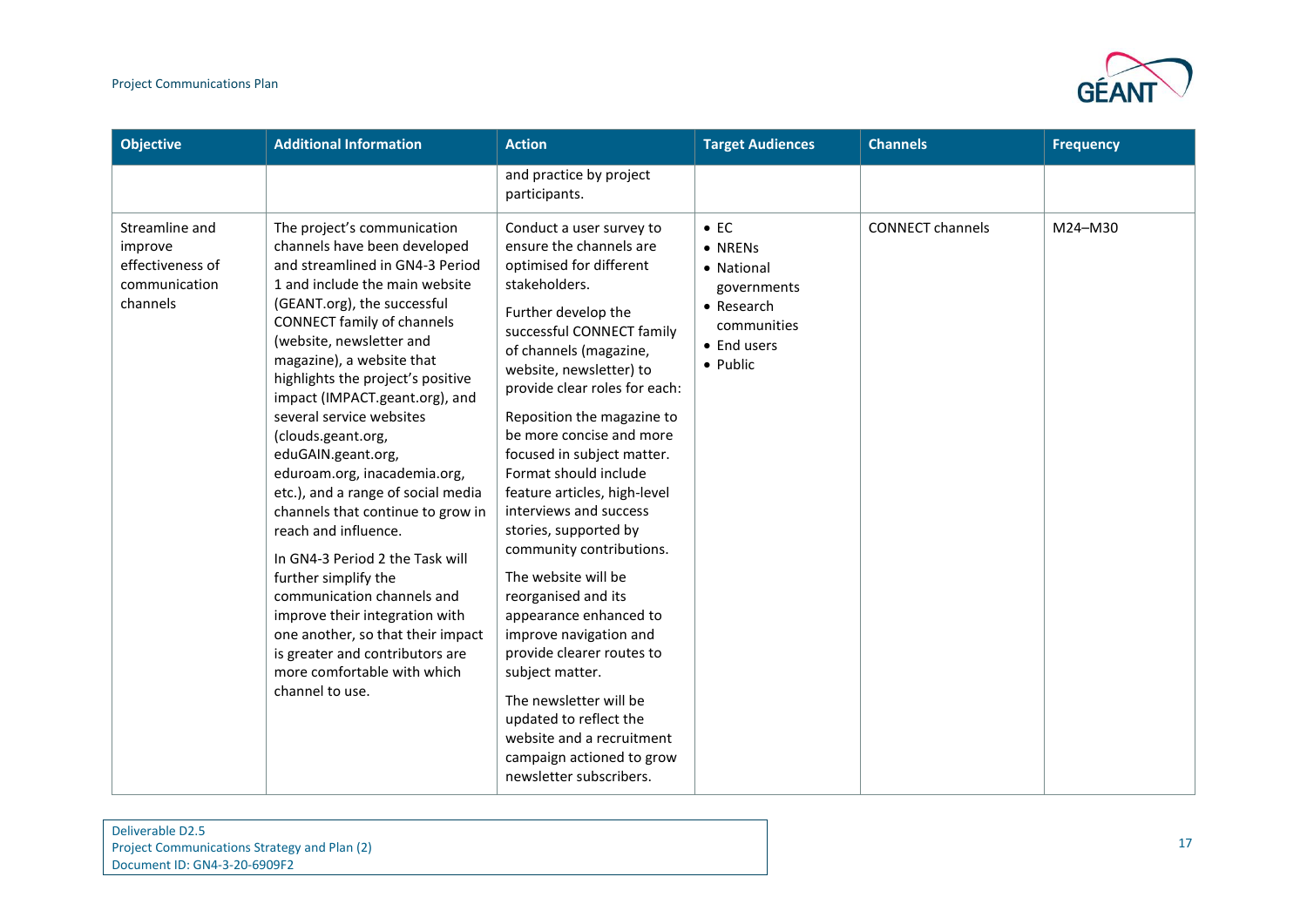

| <b>Objective</b>                                                                                                                                                                                                                                                                                                                                                                   | <b>Additional Information</b>                                                                                   | <b>Action</b>                                                                                                                                                                                            | <b>Target Audiences</b>                                                                | <b>Channels</b>                                          | <b>Frequency</b>                                      |
|------------------------------------------------------------------------------------------------------------------------------------------------------------------------------------------------------------------------------------------------------------------------------------------------------------------------------------------------------------------------------------|-----------------------------------------------------------------------------------------------------------------|----------------------------------------------------------------------------------------------------------------------------------------------------------------------------------------------------------|----------------------------------------------------------------------------------------|----------------------------------------------------------|-------------------------------------------------------|
|                                                                                                                                                                                                                                                                                                                                                                                    |                                                                                                                 | Review and redesign the<br>GÉANT.org website to be<br>simpler and more engaging,<br>and support the integration<br>of other sites such as<br>IMPACT, CONNECT, etc.                                       | $\bullet$ All                                                                          | GÉANT.org                                                | M25-M27                                               |
|                                                                                                                                                                                                                                                                                                                                                                                    |                                                                                                                 | Conduct a regular review<br>process to ensure all GÉANT<br>websites, social media<br>channels and newsletters<br>are aligned and working<br>together to provide a<br>seamless user experience.           | $\bullet$ All                                                                          | All channels                                             | Quarterly                                             |
|                                                                                                                                                                                                                                                                                                                                                                                    |                                                                                                                 | Provide continued design<br>support to WP2 T2 to<br>improve the branding of<br>service microsites and<br>ensure a more consistent<br>feel that emphasises where<br>they sit under the GÉANT<br>umbrella. | $\bullet$ a<br>$\bullet$ b<br>$\bullet$ C<br>$\bullet$ d<br>$\bullet$ e<br>$\bullet$ g | Services microsites                                      | Quarterly                                             |
| GÉANT holds a leadership<br>Help to build a<br>position in Trust & Identity, with<br>stronger profile for<br>Trust & Identity -<br>eduroam and eduGAIN acting as<br>core services to the GÉANT<br>highlighting the<br>range of services<br>offering, and services such as<br>available and<br>eduTEAMS and InAcademia being<br>leveraging the brand<br>added.<br>awareness of core | Support WP2 T2 Services<br>Marketing by producing a<br>range of materials (graphics,<br>animations, literature, | $\bullet$ a<br>$\bullet$ b<br>$\bullet$ C<br>$\bullet$ d                                                                                                                                                 | <b>CONNECT channels</b><br>Social media channels                                       | As needed for WP2<br>T <sub>2</sub><br>As needed for WP2 |                                                       |
|                                                                                                                                                                                                                                                                                                                                                                                    |                                                                                                                 | digital engagement<br>campaigns, booth posters,<br>etc.), including short<br>animations that encourage                                                                                                   | $\bullet$ e                                                                            | <b>IMPACT</b> website                                    | T <sub>2</sub><br>As needed for WP2<br>T <sub>2</sub> |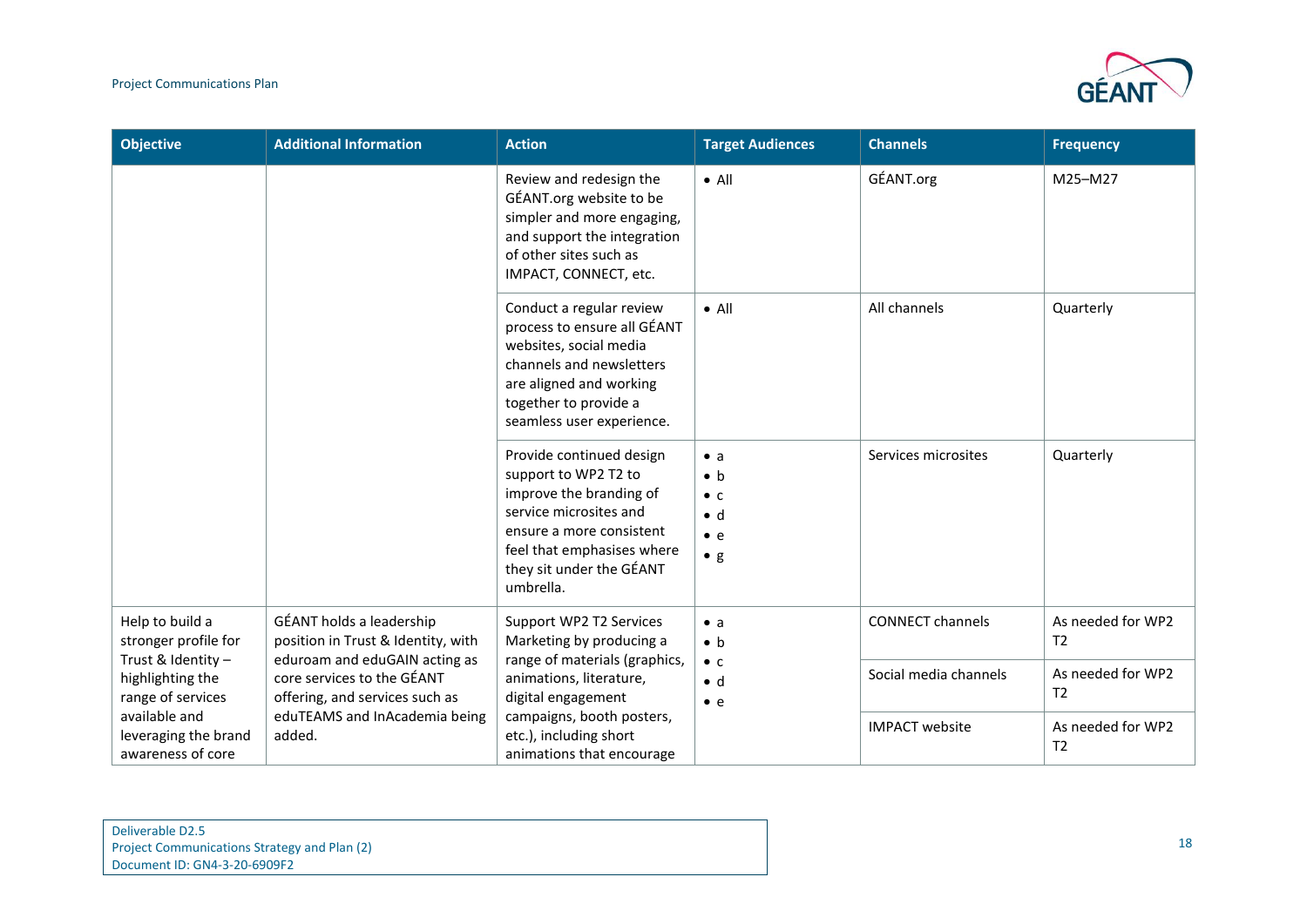

| <b>Objective</b>                            | <b>Additional Information</b> | <b>Action</b>                                                                          | <b>Target Audiences</b> | <b>Channels</b>     | <b>Frequency</b>                    |
|---------------------------------------------|-------------------------------|----------------------------------------------------------------------------------------|-------------------------|---------------------|-------------------------------------|
| services such as<br>eduroam and<br>eduGAIN. |                               | click-through and a more in-<br>depth video that targets a<br>more technical audience. |                         | Services microsites | As needed for WP2<br>T <sub>2</sub> |
|                                             |                               |                                                                                        |                         | Events              | As needed for WP2<br>T <sub>2</sub> |

#### Table 3.3: Communications plan

<span id="page-20-0"></span>The identified actions will be tracked on an ongoing basis and their success measured against the KPIs set for the Task (see Section [4\)](#page-21-1). Progress will be reported in quarterly management reports and any issues identified for monthly red, amber, green (RAG) status reports.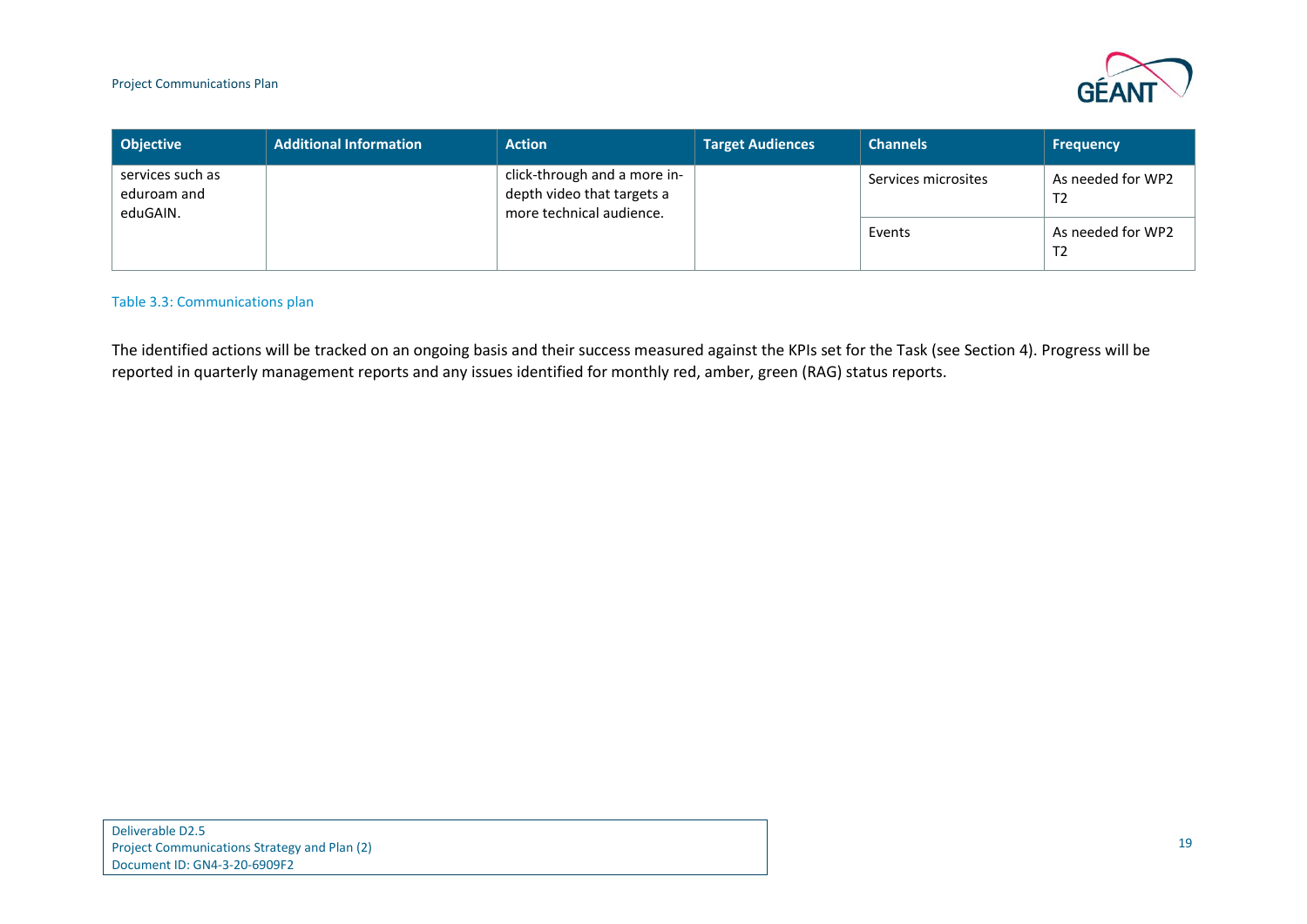

### <span id="page-21-1"></span><span id="page-21-0"></span>**<sup>4</sup> Key Performance Indicators**

The success of the communications plan is measured against key performance indicators (KPIs).

The following KPIs have been set to support the monitoring of its effectiveness. These are largely carried over from Period 1 but have been adapted as follows:

• Increase distribution of *CONNECT* printed magazine by 5% year on year.

In GN4-3 Period 1, distribution (including copies sent to NRENs, other organisations and distributed at events) was initially measured for each issue and reported within the quarterly management reports, providing an overall annual figure. However, in light of COVID-19, *CONNECT* 34 and *CONNECT* 35 (M18 and M22 respectively) were not printed, instead being published online only due to cancellation of TNC20 and continued remote working by GÉANT audiences.

Therefore, the KPI relating to *CONNECT* magazine will instead focus on readership of the digital editions. The revised KPI will be:

Increase readership of *CONNECT* digital magazine to 500 downloads/views per issue by M36.

- Increase total visits to GÉANT community portal (rebranded as CONNECT.geant.org from M9) by 10% year on year for the duration of GN4-3. Visits will be tracked on a monthly basis and reported in the quarterly management reports, providing an overall annual figure for the calendar year.
- 50% of social media posts to generate >=2.0% engagement rate. Whilst this engagement rate was initially set and measured for Twitter alone, this has been expanded to include Twitter, Facebook and LinkedIn. In addition, as it has proved impractical to monitor only 50% of social media posts, the engagement rate KPI will apply to all posts.

Engagement rate will therefore be measured as an average across Twitter, Facebook and LinkedIn for all posts.

In addition, a digital engagement report is produced on a monthly basis and used to analyse and influence activity on social media channels.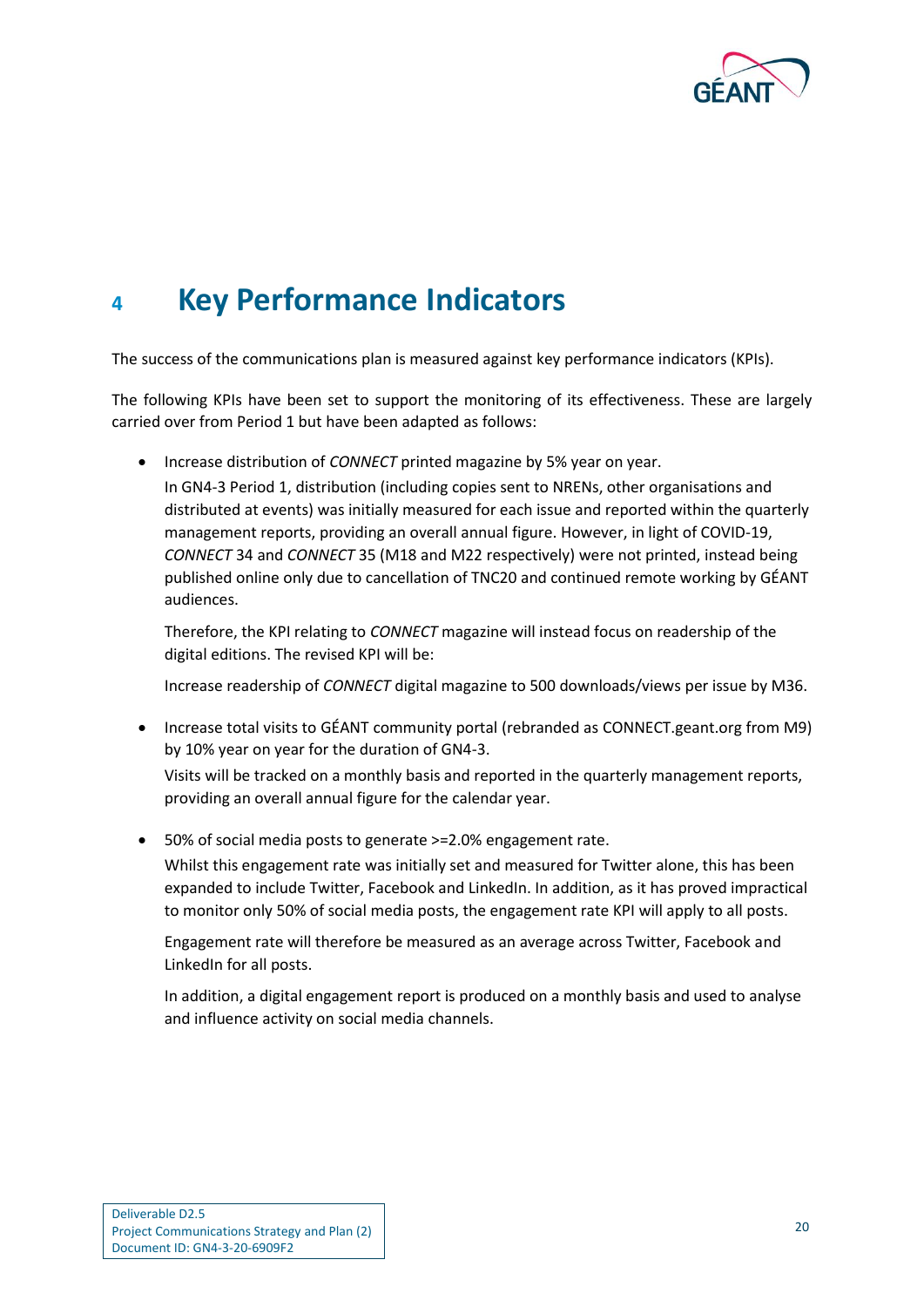

### <span id="page-22-0"></span>**<sup>5</sup> Conclusions**

WP2 Task 1 Communications and Design has a broad remit, and it is anticipated that the objectives and associated actions identified in this deliverable will bring clarity and purpose to this, thus providing the best possible support to the project's objectives.

Certain approaches are required to ensure success:

- Close collaboration with all Work Packages, but particularly with WP3 User and Stakeholder Engagement, and with Task 2 Services Marketing and Task 3 Events within WP2 itself.
- Creation of engaging and appropriate content for diverse stakeholders, that can also be easily shared with and by project partners. The established "twin track" approach that has proved effective in GN4-3 Period 1 will continue to be followed, as will the approach of recognising the need for a diverse range of content to suit the digital landscape, and subsequent evolving behaviours of audiences.

Having delivered the new CONNECT family (magazine, website and newsletter), it is anticipated that the project's communications can take another step forward with a clearer mix of channels that offers project partners not only a strong platform for wider dissemination, but also a source of relevant community content that supports their own outreach activities. The IMPACT.geant.org site has grown substantially in GN4-3 Period 1 and is anticipated to grow further to help to reach non-technical audiences, while the creation of a raft of new content for these channels and social media is expected to continue to grow the project's reach.

Progress towards these objectives will be monitored on a monthly basis, reported on at the Project Management Board meetings, and adjustments made where necessary to ensure completion.